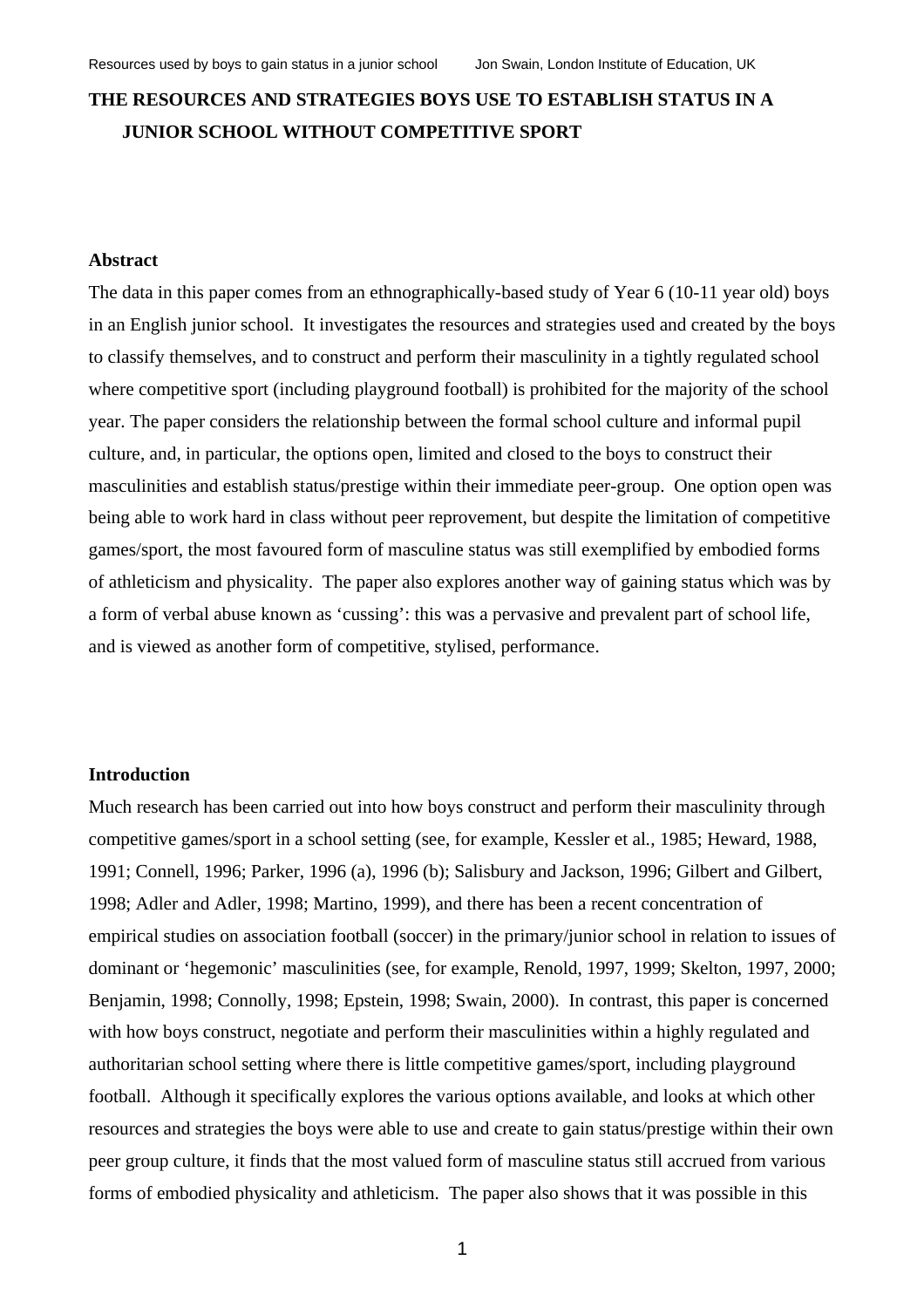school environment to construct an acceptable and desirable masculine identity by working hard; further, it is intended to show that not all boys are necessarily disruptive or alienated from academic work, and that academic success does not have to be incompatible with masculinity (Martino, 1999; Younger et al., 2000; Francis, 2000).

In all schools, pupils will find that there are a different number of ways and opportunities to construct masculinities and establish status. These are contingent to each school, and certain options will be either open (possible), restricted (difficult) or virtually closed. A fundamental influence on these opportunities will be the relations between the formal/official school culture (the teaching and learning, the pedagogy, the disciplinary apparatus, and the policy/organisational structures) and the informal/unofficial pupil peer culture (Connell et al., 1982; Pollard, 1985; Gordon, Holland and Lahelma, 2000). Each have their own particular hierarchy, rules and criteria of evaluation and judgement, and to maximise their enjoyment of their time at school pupils must learn to manage both parts at the same time. Sometimes the two cultures may coexist, or they maybe in opposition to each other, causing pupil resistance.

#### **Theories of masculinity and available 'storylines'**

The acquisition of status is interwoven with an individual's identity, and for boys it is inextricably linked to the active construction of their masculinity: thus the search to achieve status is also the search to achieve an acceptable masculinity, which is also part of constructing an acceptable identity. Schools are important agents in the formation of masculinities and their organisation and policies have a significant effect on how boys go about *doing* boy. The findings below arise from a school which is part of a wider comparative study investigating the construction of masculinity of Year 6 boys (10-11 Year olds) in three different junior schools differentiated by the social characteristics of their intake. The theoretical framework in this paper is based on recent feminist and feminist-inspired work which views masculinity as a relational construct occupying a place in gender relations: it maintains that there are multiple masculinities; there is a hierarchy of masculinities; masculinity is a precarious and ongoing performance; and it is generally a collective social enterprise (Connell, 1995, 1996, 2000; Gilbert and Gilbert, 1998; Lesko, 2000; see also Francis, 2000). Essentially, masculinity is a set of both social and material practices which refers to bodies and what bodies do, and so this paper embraces the idea of embodiment and views the boys as embodied social agents. My findings have also demonstrated that masculinity is contextually bound and assumes different meanings in different places, and so being a boy is a matter of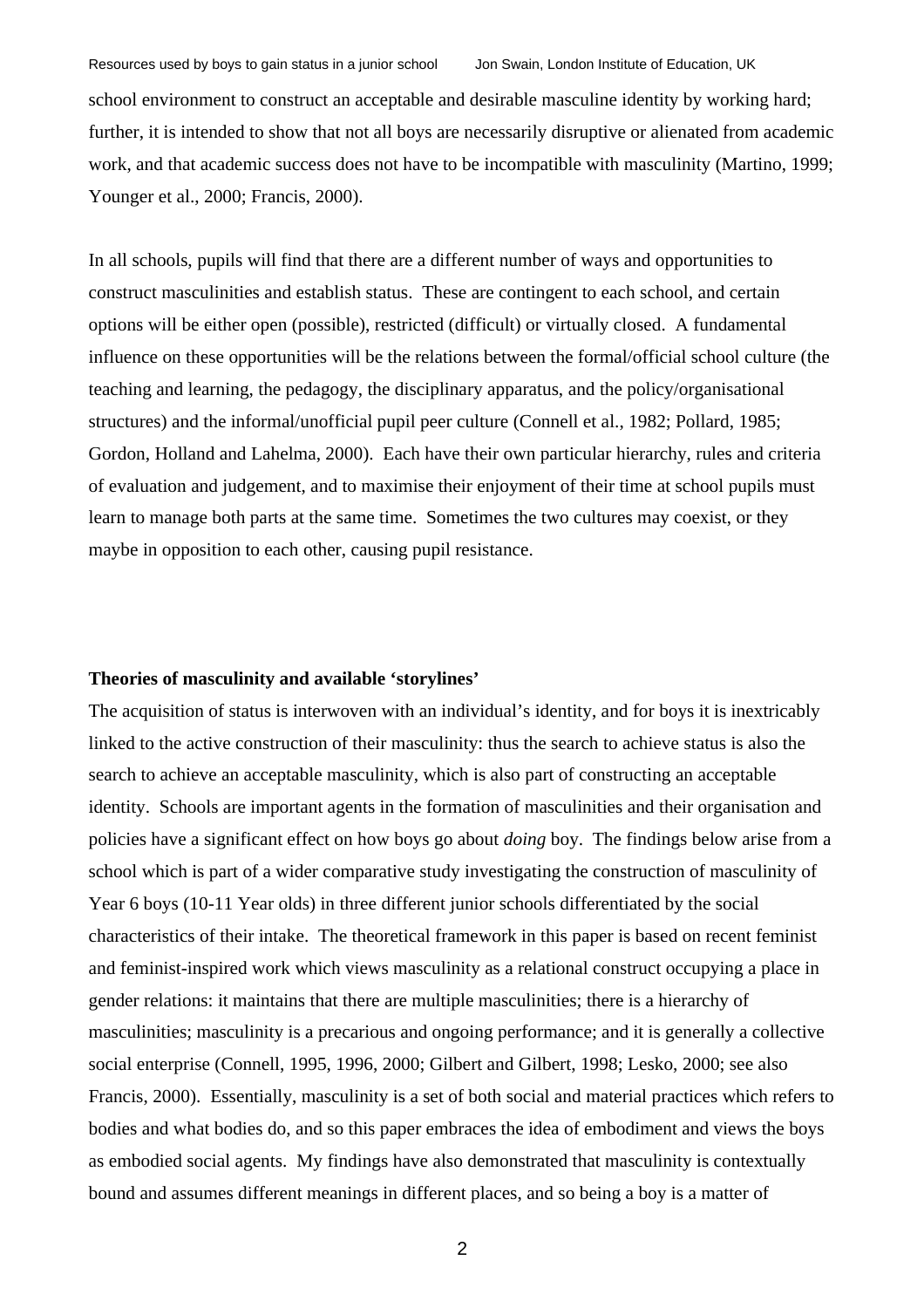constructing oneself in, and being constructed by, the available ways and meanings of being a boy in a particular time and place, or, as Gilbert and Gilbert (1998, p. 51) maintain, it is about negotiating a 'set of storylines' and 'repertoires of action'.

#### **Background and Methodology**

All the names of people and places have been changed, and I have called the school in which this research took place Petersfield junior. The school is an LEA junior school<sup>[1](#page-21-0)</sup> situated within a mainly middle-class, multicultural, outer-suburb of a large urban city. There were just over 400 pupils on role, who were taught in 12 classes with an average class size of 34 organised by Year group. There was an average number of pupils eligible for free school meals; about 30% had English as their second language, and 15% were Jewish. According to the last OFSTED<sup>[2](#page-21-1)</sup> report (1997), the majority of the children were above average attainment on admission to the school, and overall, standards met 'national expectations'. The junior school site is shared with the infant school, and there is a comparatively limited area of playground space which necessitates a staggered morning breaktime between the lower and upper school pupils.

During my time there I spent between two or three days a week for a period of a month each term between November 1998 and July 1999 following one Year 6 class, 6H, (10-11 year olds, in their last year at junior school), with their teacher Mr Hughes. The descriptions and interpretations presented below are based on two major sources of data: firstly, my observations of the boys and girls during class lessons and around the school site such as in the assembly hall, the dining hall, the playground etc; secondly, on a series of 33 loosely-structured interviews (20 involving only boys; 13 involving only girls) based on nominated friendship groups of between 2-3. The interviews took place during morning breaktime, lunchtime, or occasionally during lesson times, and almost all of the pupils were reinterviewed at least once. I saw my own role as a facilitator and the pupils were encouraged to express their views and feelings, and share their experiences on a wide range of topics; however, I also used directive questioning to test out various emerging theories, to pursue and clarify points arising during the interviews, and to cross check data from other pupils.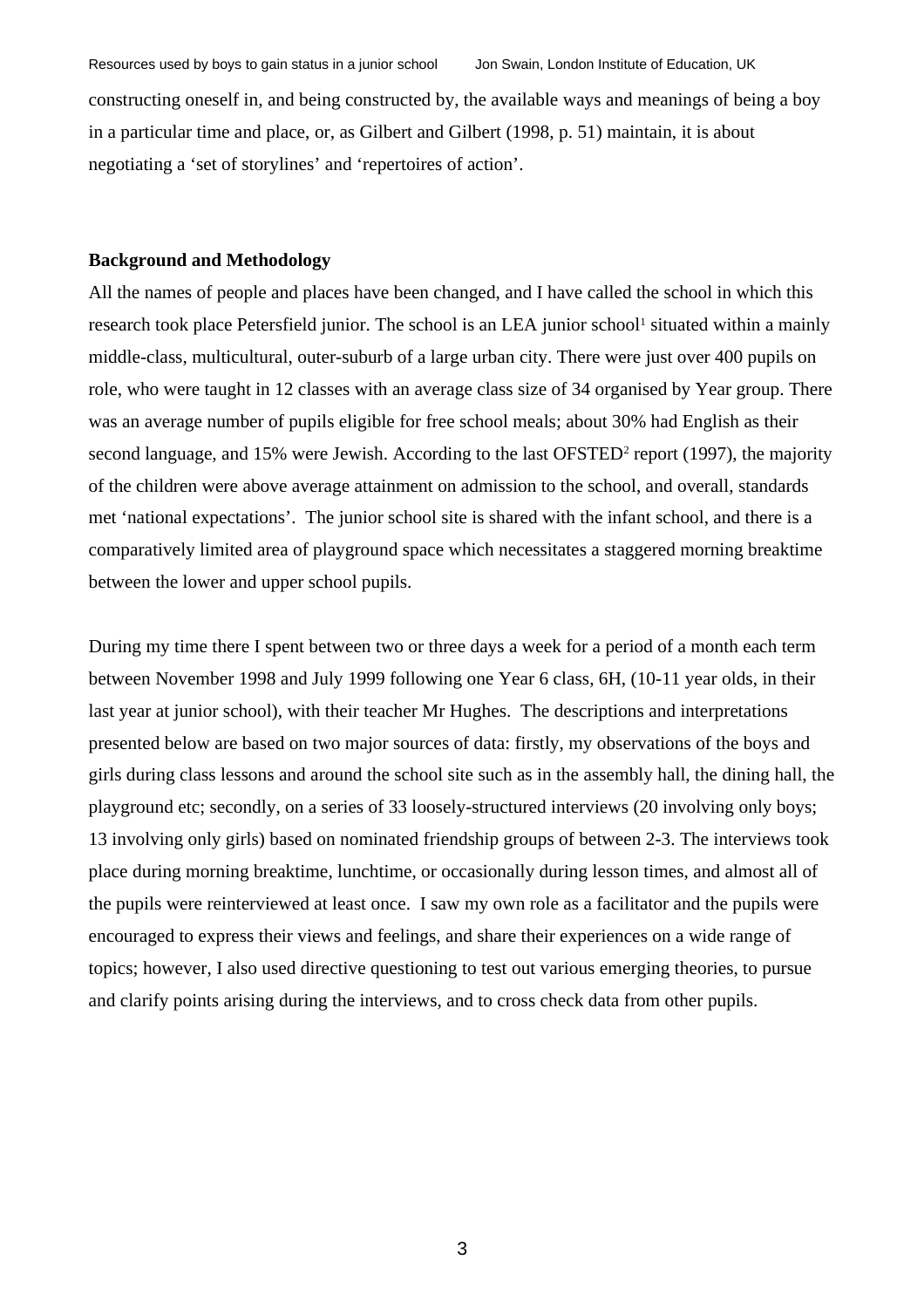#### **The formal school culture**

#### *(Teacher) attempts to control*

The main 'storylines' of the formal school culture at Petersfield centred around academic achievement (as measured by SATs)<sup>[3](#page-21-2)</sup> an astringent control of pupil autonomy by a series of strictly applied rules and regulations; and an anti-competitive philosophy which included games/sport. However, the headteacher, Mrs Flowers, and her staff were well aware that the parents of the school largely judged its success on the published results of inspection reports and the SATs which had, effectively, developed into a public examination in the educational marketplace. Thus government policies had put the school's anti-competitive orientation under severe pressure and, as Mrs Flowers acknowledged, the school had been forced into 'playing the game'. There was a calculated effort to obtain 'good' results to ensure a high place in the school league tables, with an imperative on 'hard work' leading to 'high academic standards', although Mrs Flowers understood that higher levels in SATs did not necessarily equate with 'raising standards'. Policies/structures had been systematically introduced, and Year 6 pupils begun regular SAT practice and revision in September for the tests which were to take place the following May; as Mr Hughes told the class: 'You've got to do four terms work in three.'

There were an enormous number of (mainly unwritten) rules/regulations at the school which were implemented by Mrs Flowers and her staff, and I have categorised them into three areas covering the pupils' appearance/uniform, the curriculum/classroom, and the playground and dining hall. I list a few of them below by way of example. For school uniform, the pupils were required to wear white collars on shirts or polo-shirts *inside* a Petersfield sweatshirt, black/grey trousers or skirt, and black shoes, with training shoes (trainers) generally prohibited. For curriculum/classroom matters, they had to write in black ink, were not permitted their own pencil case, and were not allowed to read certain books such as 'Goose-bumps', 'Point Horror' and Roald Dahl. In the playground, they had to line up at the end of the morning and lunchtime breaktimes in a straight line without talking, and were not allowed to play or swap conkers, pop-group/football stickers etc, play any physical contact games (the favourite was a chasing game called 'Bulldog'), any ball games using feet, including football, and although tennis balls were usually allowed, games such as cricket could only be played by using hands instead of bats. No sweets or crisps were permitted to be eaten at breaktime, and this meant that, on some days when they were on late lunch, the Year 6 pupils had to wait until 1.10 to eat anything. In the dining hall itself, the pupils were required to put their hand up when they had finished eating, and seek permission to leave from one of the midday supervisors. Here was the school trying to control the body itself, and was reminiscent of Foucault's (1976) concept of 'bio-power' which he sees as a form of social control, where institutionalised practices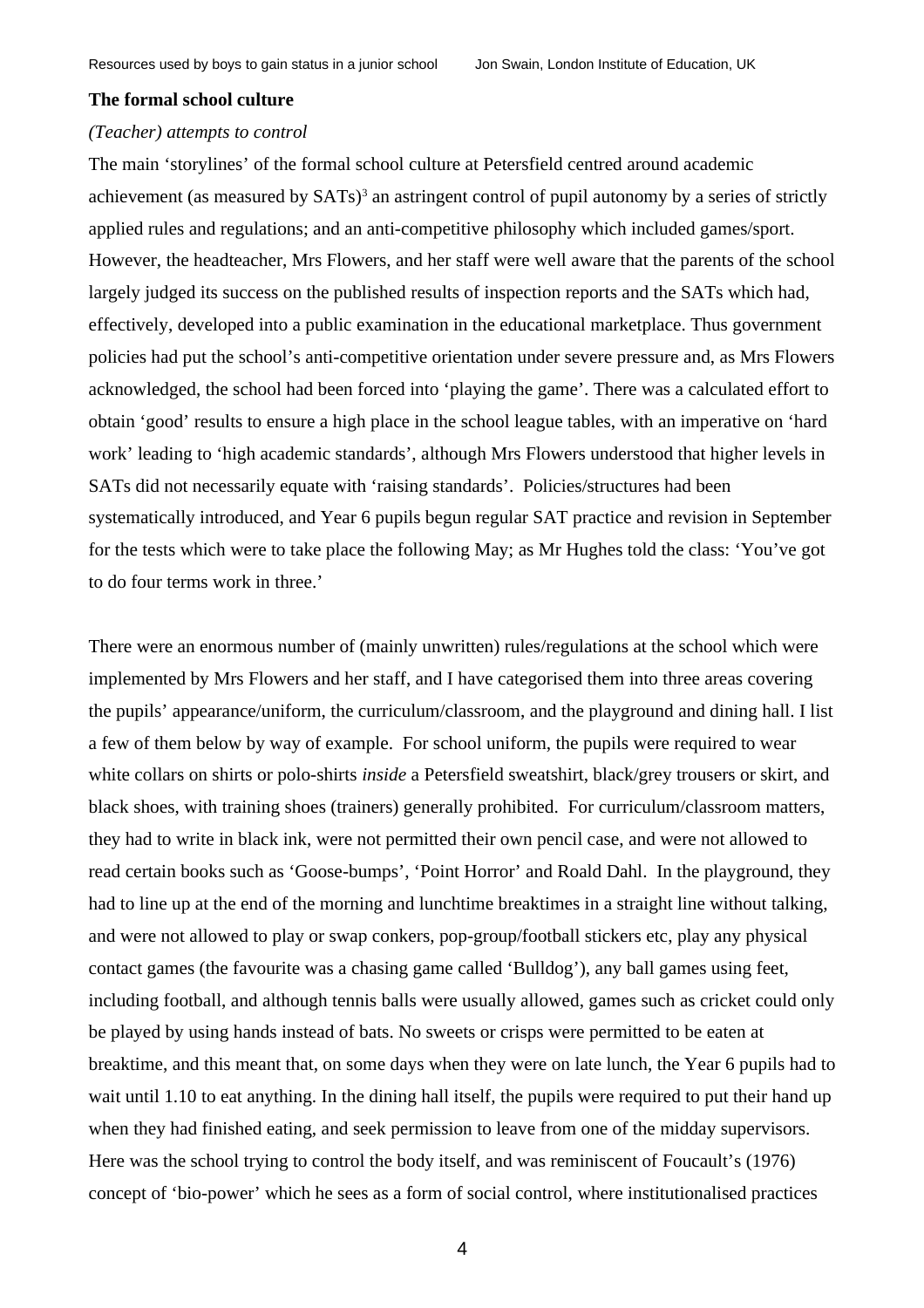involving knowledge of, and power over, individuals gestures, movements and locations is used to produce, or attempt to produce, 'docile' bodies.

Many of the rules/regulations emanated directly from Mrs Flowers. She acknowledged to me that there were a lot of rules at Petersfield, and then went on to differentiate between 'ordinary school rules' (those, which she thought, were found in the majority of schools), and the 'Mrs Flower's' rules which were introduced by her (usually in assembly) and which, she acknowledged, were the result of her own personal tastes and value system. These included a rule where the pupils were not allowed to tie their jumpers round their waists because Mrs Flowers thought that it looked aesthetically displeasing, or in her word, 'sloppy'.

Some of the rules were introduced for spatial and safety reasons such as the no- conker rule; others were inaugurated to reduce arguments such as the ban on swapping stickers. Playground football was banned in the autumn and spring terms due to the lack of space *and* the arguments it led to. During the summer it was allowed to be played on the school field, but:

*Mrs Flowers:* ... Even then, I often end up stopping them from playing it because it's just awful; they just end up arguing at the end of lunchtimes and it takes half of the afternoon session to sort out...and it's to do with role models on football pitches anyway so...it's...you know, it's always been quite contentious, in a way, that the football... but I just can't bear what it brings into school...

Mrs Flowers had an anathema to competitive games/sport, and had particularly pathologised football for its associations and displays of hyper-masculine, macho-aggression, hero worship and so on. Although a few friendly matches took place against other schools, and there was a regular football practice either during lunchtime or after school, there was no school football team. School policies can, and do, make a real difference, and the interdict on playground football had a profound effect on the possible 'storylines' the boys were able to use in the construction of their masculine identity. It soon became clear through the interviews that the whole topic of football had been effectively marginalised in the informal culture, especially during the autumn and spring terms: although the majority of boys in 6H professed their dissatisfaction with the no-football rule, only 4 out of the 17 boys classified themselves as being 'very keen' on football, while two more declared that they were half-to-three quarters interested. Although some would talk about important televised games, the main topics of playground conversation seemed to be computers, television, and various other outside school interests. Football was allowed in the summer term on the school field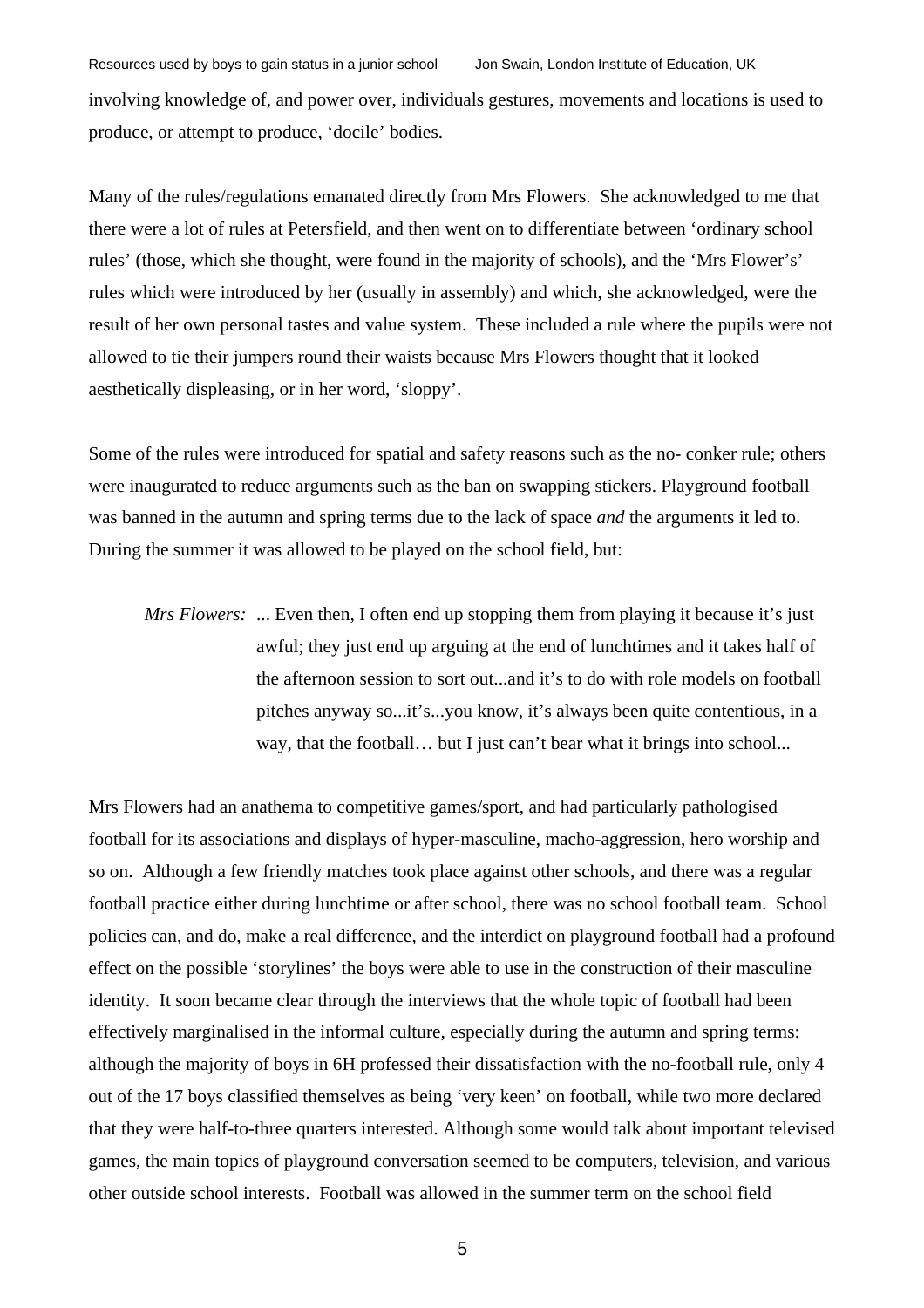although, just as Mrs Flowers had predicted, it was banned for the last three weeks of the term after a fight between two Year 6 boys. The restrictions placed on football and other ball games meant that the boys were compelled to find and invent a range of alternative activities during their breaktimes, but this did not mean that more conventional and macho types of masculinity disappeared, but rather that they appeared in other forms as I will discuss below.

Many pupils in the class thought that there were too many rules/regulations at the school, and two boys said that they felt that the school was more like a prison:

*Vinny:* School is all trapped up with the gates, the bollards, the security cameras *CT*: [ ... ] [He [Vinny] went up to my sister and said it was a jail house

However, the vast majority of the pupils were generally content to acquiesce in the interests of getting on with their daily routines, doing well in their work, and not wishing to displease their teacher, Mr Hughes. Mr Hughes was one of the senior members of staff, and during the summer term he secured a post of deputy headteacher at another school. Although nearly all of the pupils thought that Mr Hughes was a very good teacher, who presented the work in an interesting and lively way, there was a manifest display of unequal power relations, and many of them were rather frightened of him: as Vinny said, 'Mr Hughes just scares you; whenever he shouts you shake'. From my observations, he was a strict enforcer of rules, ever-vigilant, and quick to pick up on any misdemeanour: it was difficult for any pupil to get away with anything.

For many pupils, the rules/regulations only became conspicuous when they were tested or challenged: many rules were deemed to be pretty much unbreakable, and most were accepted, almost without question. However, some pupils viewed a minority as being either unfair, trivial and/or lacking in any adequate rationale, and, for instance, many Year 6 pupils ignored the dining hall rule and the jumpers-around-the-waist directive.

#### *Pupil resistance*

All pupils are involved in the relations of control and resistance, and all are engaged in strategies of resistance to varying degrees (Epstein and Johnson, 1998).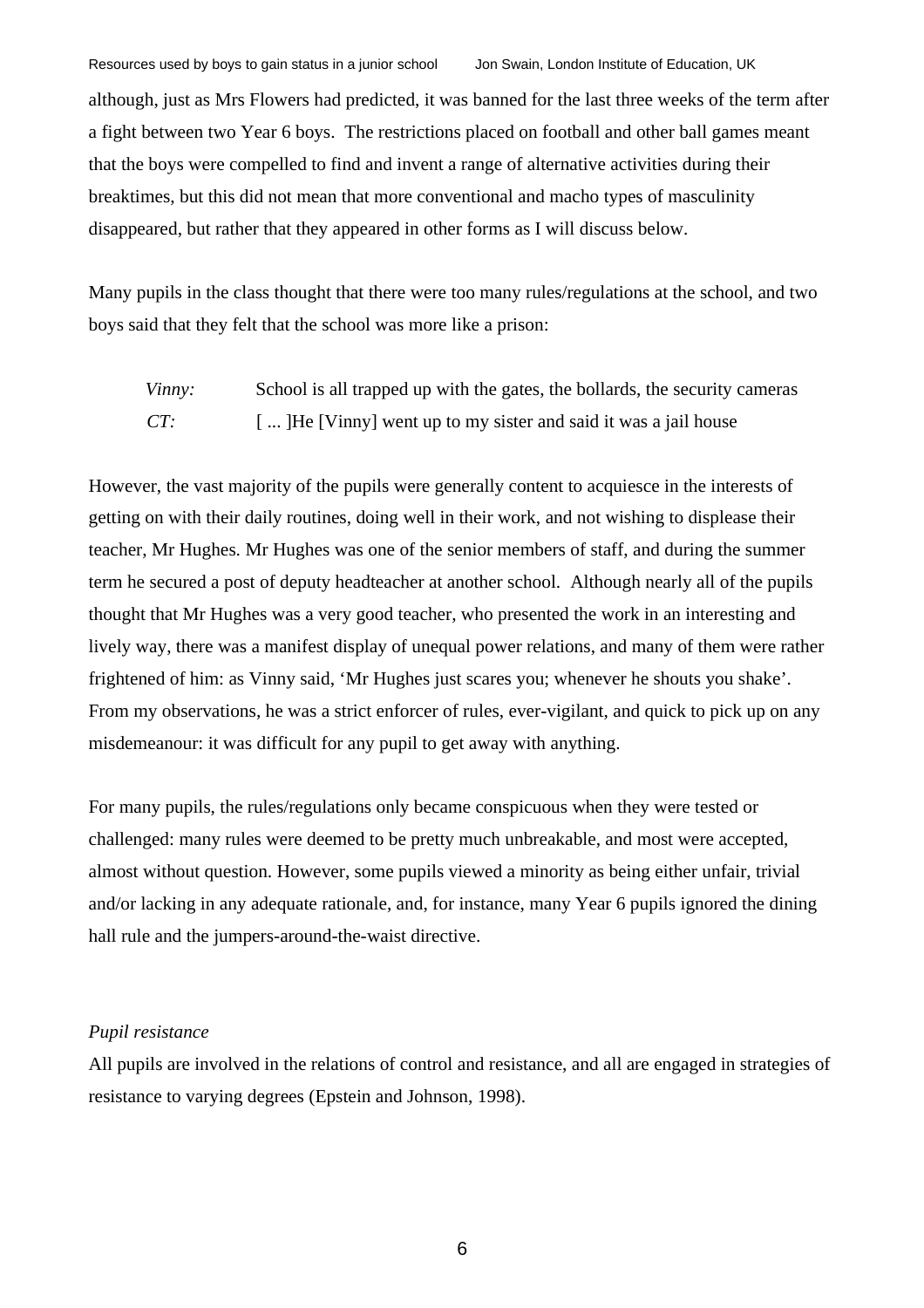*Richard:* Most people in these boy groups do mostly everything you're not allowed to do in the school rules, but we don't get found out 'cos we have ways of hiding it and noone finds us…

However, out of a total of 35 pupils in the class, Richard was the only pupil who actively set out to try to challenge and subvert the system with a number of forays into deviancy. Although, as in every school, it was possible to observe countless examples of pupils resisting the formal school regime, for much of the time a consensus existed and there was little tension between the two cultures; the vast majority of pupils at Petersfield conformed (or adapted) to the school's expectations and learnt how to be a 'good' pupil. Inside the school building minor transgressions included cussing, swearing, bringing in sweets, wearing a watch (under the sleeve) and the bravado of non-singing during assemblies and singing practice; outside, in the playground, I witnessed a number of covert games of football using a tennis ball, and a number of physical games like wrestling which went on behind teachers backs. The boys in 6H were proud of the fact that they had renamed their favourite game 'Bulldog' as 'Hullaballoo' and had, thereby, managed to avoid Mr Hughes's keen detection.

The most noticeable sign of pupil resistance was the wearing of trainers, and the boys were quick to point out to me they were wearing them. The number of boys with trainers increased over the Year: I observed only 4-5 boys wearing them in November, but this had grown to twelve in March and this was still the case in July. Seven of the boys wore trainers to school everyday, while five came in shoes, changed into trainers at breaktime, and then kept them on for the rest of the day, which meant that they able to escape detection in the Year 6 meetings that were held by Mr Hughes early on Thursday mornings. However, the fact of the matter was that trainers were actually tolerated by the school in the summer term as Mrs Flowers and Mr Hughes (I did not ask the other teachers) had made a deliberate decision to relax their gaze and concentrate on other priorities. Mrs Flowers acknowledged that, 'We're fighting a losing battle with the trainers,' and when I pressed her further, she said she felt that it was unfair for some of the less well-off parents to have to buy two different types of shoes, particularly when some of the pupils were soon leaving for secondary school. She also confessed that, 'I turn a blind eye to that in summer,' when she thought that wearing trainers actually looked better with the shorts (grey or black) that were allowed to be worn, and which, again, fitted in with her own personal aesthetic tastes.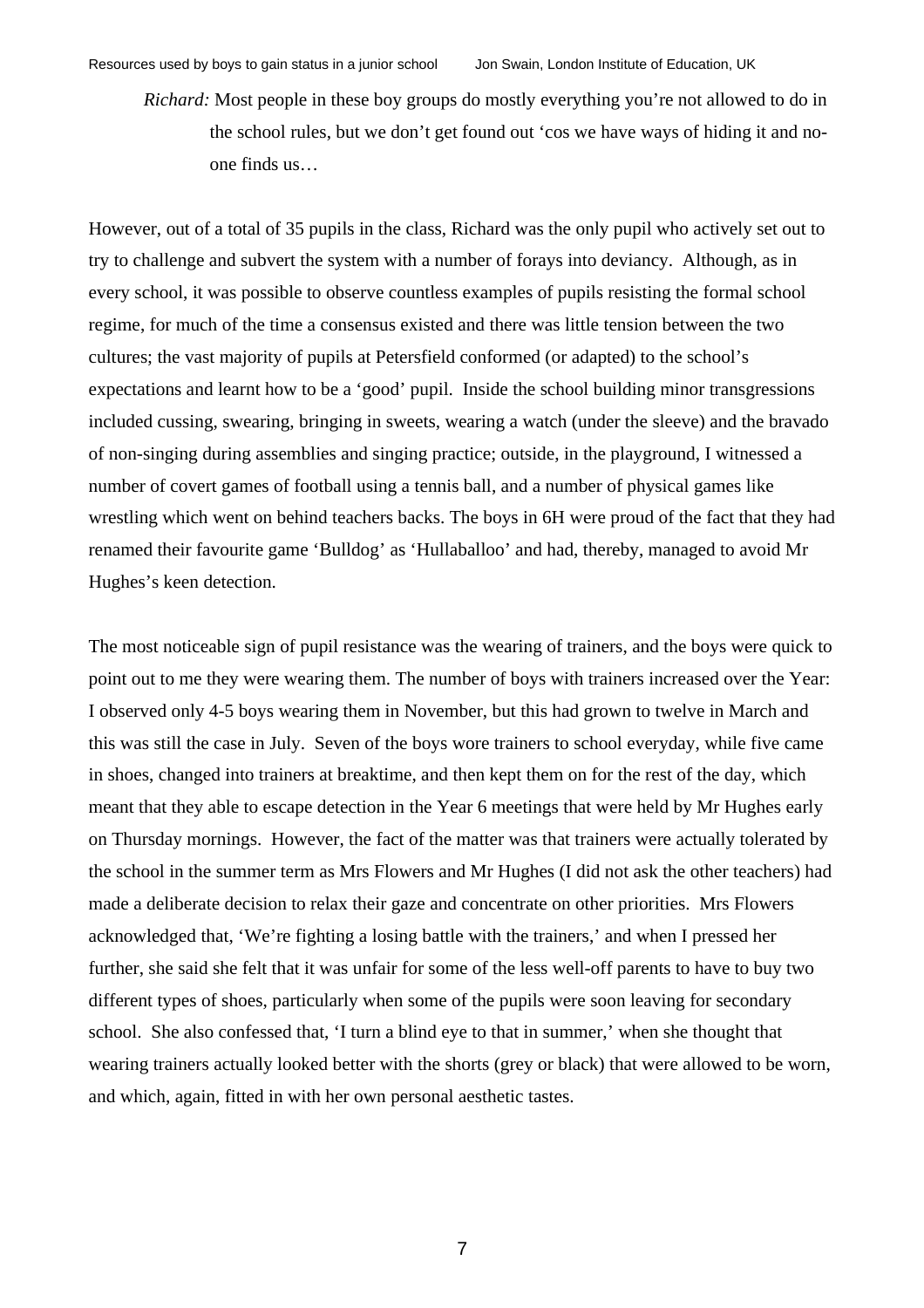**The informal school culture: friendship groups; self-categorisations and perceptions** The fundamental influence of the informal pupil culture has been well documented in sociological research (Pollard, 1984; Woods, 1990; Mac an Ghaill, 1994; Harris, 1998; Connell, 2000), providing boys with a series of shared meanings of what it is to be a boy. Indeed, Harris (1998) argues that the pupils' peer group has a great deal of power, and is actually more influential than their parents in the formation of their identity, of who they are, and who they will become. Rather unusually, and unlike in the classes in my other two schools, there were only two friendship groups of boys in class 6H (see, for example, Pollard, 1985; Thorne, 1993; Adler and Adler, 1998; Connolly, 1998; Renold, 1999). Out of the 17 boys, there was one large, dominant group of 13 boys, and 4 others who were victimised and subordinated (Gavin, Robert, Andrei and Daniel). The main group was composed of boys from a wide range of interests and abilities, and who played together everyday; they were rather uninterested in the girls in the class, and rarely mixed with them outside the classroom. Although, on first appearances, they seemed to be a close-knit and coherent unit, there were a number of underlying tensions and power struggles for, of course, there are also hierarchies *within* groups as well as *between* groups. There were two acknowledged leaders of the main, dominant group who vied for power and status: Jinesh, and a boy known as CT; then there was rather a disparate, associate group of 9 boys (Richard, Marcus, Vinny, Jameil, Hussein, Tom, Marc, Robin and Grant); and finally, 2 boys (Carlos and Benjamin) who were really followers, and who were more tolerated, than integral members. Harris (1998, p. 245) maintains that leaders are the people who tell others what to do and they can have a major affect on their peer group in three main ways: they can influence the group norms in terms of the attitudes and behaviours that the majority of the members adopt and regard as appropriate; they can specify the boundaries of the group by saying who is with *us* and who is with *them*; and they can determine the image that the group has of itself. In some ways, they also exemplify the salient features of what the peer group comes to regard as the 'idealised' boy.

The dominant group categorised and defined the other smaller group of boys by their 'differences' (Hey, 1997, p. 28) and their 'deficiencies' or their lack. They were regarded, and pathologised, as non modern and lacking knowledge of up-to-date things (such in television, computer programs, football news and results etc); as lacking 'coolness' by not wearing the latest fashions and trends; as lacking loyalty to friends by not sticking up for their mates; and lacking in athleticism or sportyness. They were also perceived to be lacking a certain Year 6 sophistication by being more immature and 'babyish', and their counter school behaviour was deemed to be 'naughty' and 'silly'.

*JS:* What marks out this group from the other group of boys?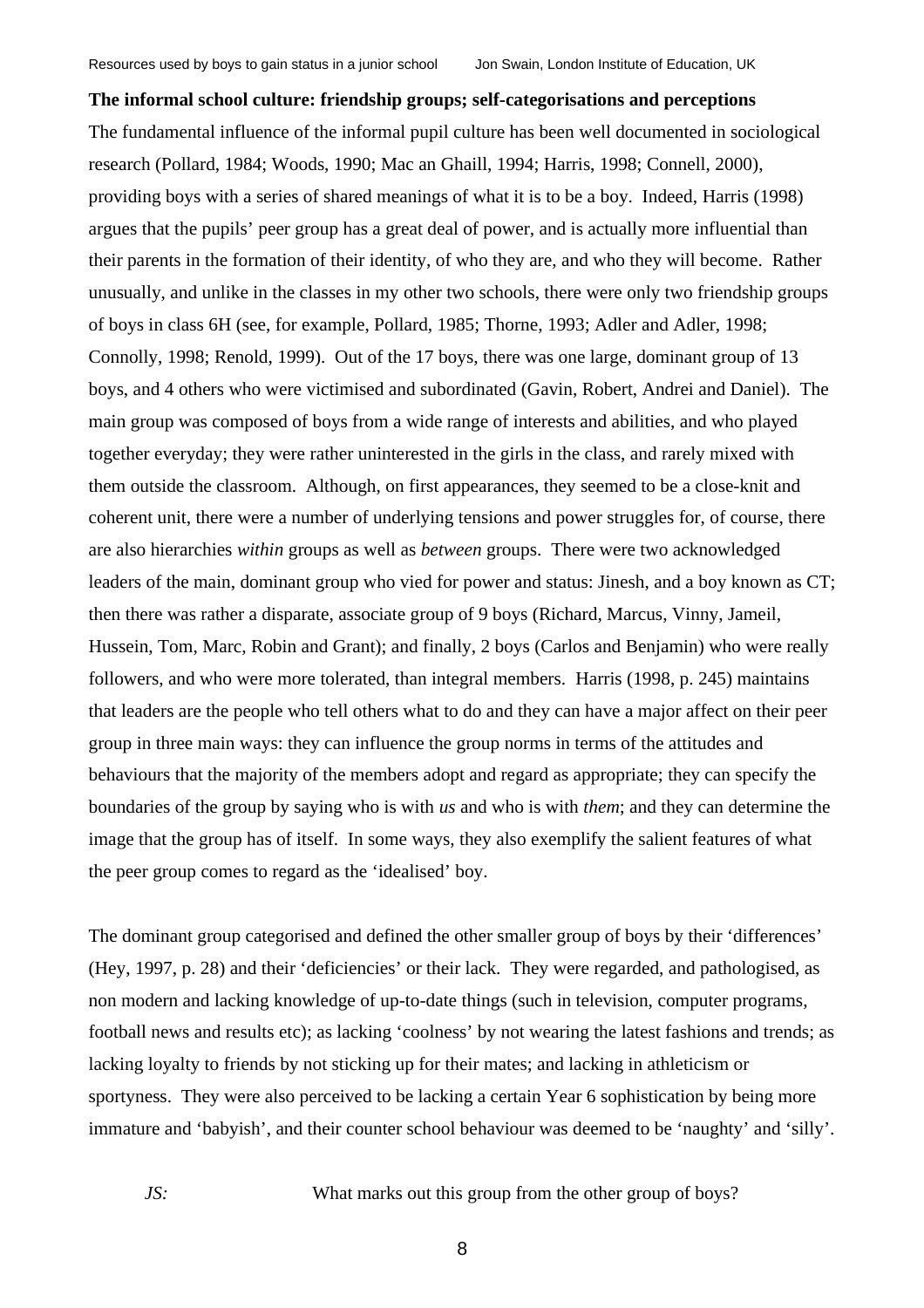Resources used by boys to gain status in a junior school Jon Swain, London Institute of Education, UK

| Richard:       | They do silly things/                                                    |
|----------------|--------------------------------------------------------------------------|
| Robin:         | Yeah                                                                     |
| JS:            | Silly things, such as?                                                   |
| Richard:       | Going to the toilet with some wet tissues and throwing them at the       |
|                | ceilingerm/                                                              |
| Robin:         | Going in the infants playground/                                         |
| Richard:       | Yeah, they go into the infants, hide behind the trees, and then they run |
|                | and bang on the windows in the infants                                   |
| JS:            | [] So they do silly things, what else?                                   |
| Robin:         | They play silly games like, they chase the girls all the way around/     |
| Richard:       | And kiss them                                                            |
| Robin:         | Yeah                                                                     |
| JS:            | But you say, you chase the girls as well?                                |
| Richard:       | Yeah, but we don't try and get them, we just try and beat up each        |
|                | other, so if, like, Candy gets some of us, she punches us and that       |
| JS:            | Right, so it's a different form of game with the girls                   |
| Richard/Robin: | Yeah                                                                     |

The differences were also recognised by the girls who also categorised the boys into two main groups: they saw one (group) as 'trendy' and 'new' in terms of clothing/appearance, linguistic locutions, and socio-cultural knowledge, and therefore, the 'popular' ones; while the other (group) was the opposite of this and, hence, 'sad' and 'annoying'. The popular group had a certain style which was seen as a symbolic expression of masculinity, 'a collective evocation of an attitude embodied in their movements and appearance' (Radley, 1995, p. 9).

| Chandni: | They're the more popular oneslike everyone wants to hang around with that     |
|----------|-------------------------------------------------------------------------------|
|          | group                                                                         |
| Ashley:  | And, I'm not meaning to be rude, but they're a bit sad                        |
| JS:      | Right, OKso sad in what way?                                                  |
| Chandni: | Er, they go around annoying the girls                                         |
| Ashley:  | They spread rumours, and try and break the girls up                           |
| Chandni: | [] It's just that they're moretrendy                                          |
| JS:      | Modern, trendy? Trendy in what way then?                                      |
| Chandni: | Like, they wear the clothes, they talk like how everyone talks and everything |
|          | like that                                                                     |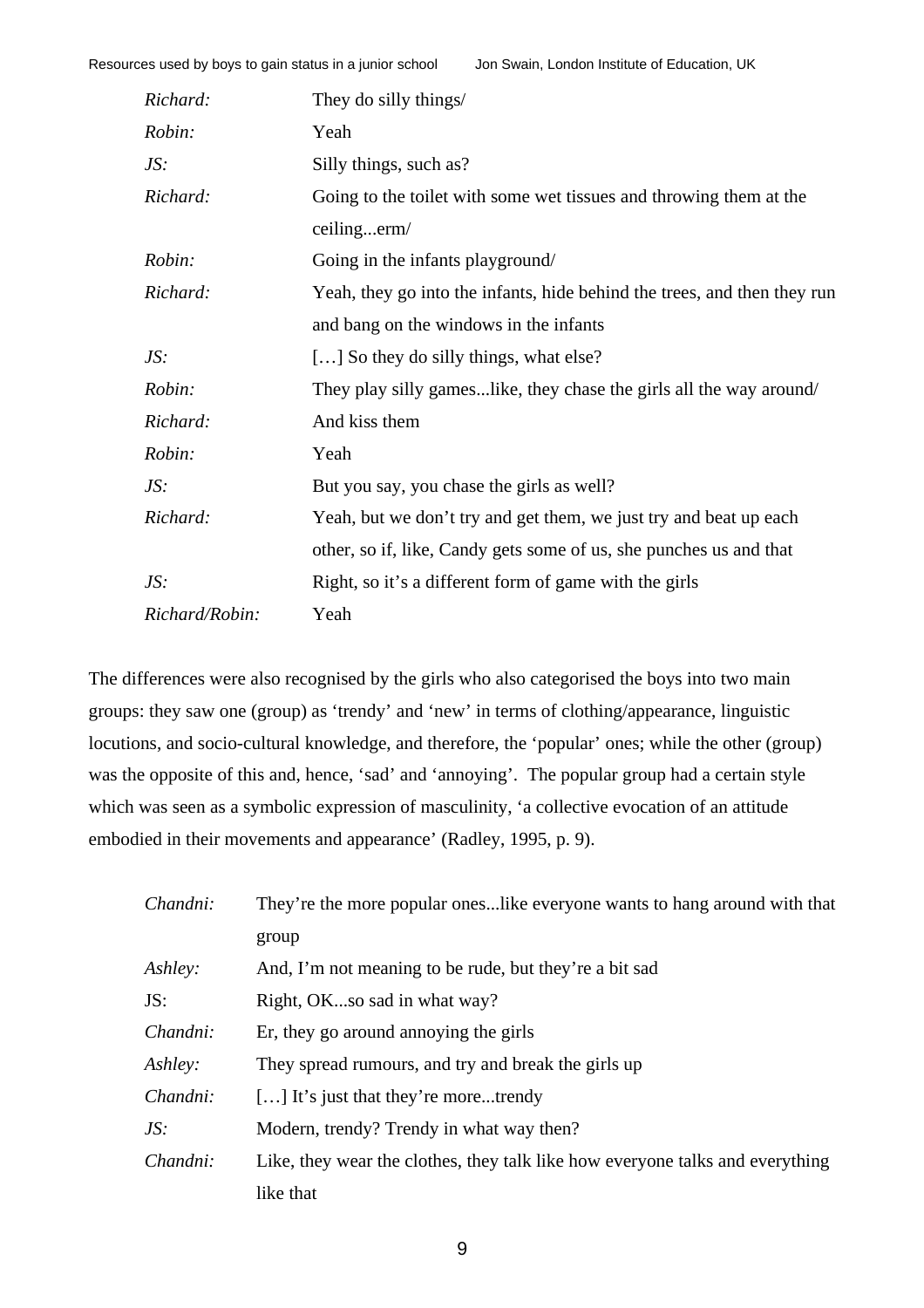| Ashley:  | And 'cos Richard and CT are really, like, hip and cool, like everyone goes |
|----------|----------------------------------------------------------------------------|
|          | with them and everything/                                                  |
| JS:      | Right, in what way are they hip and cool?                                  |
| Chandni: | All the new <i>PlayStation</i> gamesthe new computers, things like that    |
| JS:      | So they're up with the latest kind of trends?                              |
| Chandni: | Yeah                                                                       |

The point is not so much whether these things were actually all true but that they were thought to be true, for their power and influence derived from their effect, and from what they were perceived to mean and stand for. The fact that, for instance, Gavin and Andrei wore a popular make of trainers was not even noticed by some of the boys in the interviews. When Daniel deliberately broke a toilet window it was regarded as being 'naughty', and rather wild whereas, I have the suspicion, if CT had done such a thing he would have been thought of, by some of the boys, as being a hero of counter school resistance.

Over the course of the year the differences and rivalry between the two nominated leaders became apparent as each struggled to maintain their position. Jinesh seemed more of a 'natural' leader: you only had to observe the playground games to see it was him who made the vast majority of the decisions as to which games they were going to play, who was allowed to play, who was going to be on whose side, or when they were going to change games, and so on. Pollard (1985) argues that competence is one of the most effective ways off achieving status and Jinesh was admired for his organisational ability, for his general intelligence, and his ability in school work, especially in maths. He was also venerated for his social and technical knowledge of football, the teams and general football news, as well as for the latest computer information, which added up to a kind of 'savoire faire', which Adler and Adler (1998, p. 42) refer to as a pupil's 'sophistication in social and interpersonal skills'. His other great resource was his athleticism, and the restrictions on playground football meant that his prowess at cricket received greater recognition. As with the majority of the pupils in 6H, Jinesh was able to maintain a careful balance between the expectations of both the formal and informal cultures (Woods, 1990), and was also highly regarded by Mr Hughes.

Jinesh's decision-making did not go down well with every group member, and some told me that they found him rather 'bossy'. In other words, he was esteemed for different qualities by different people.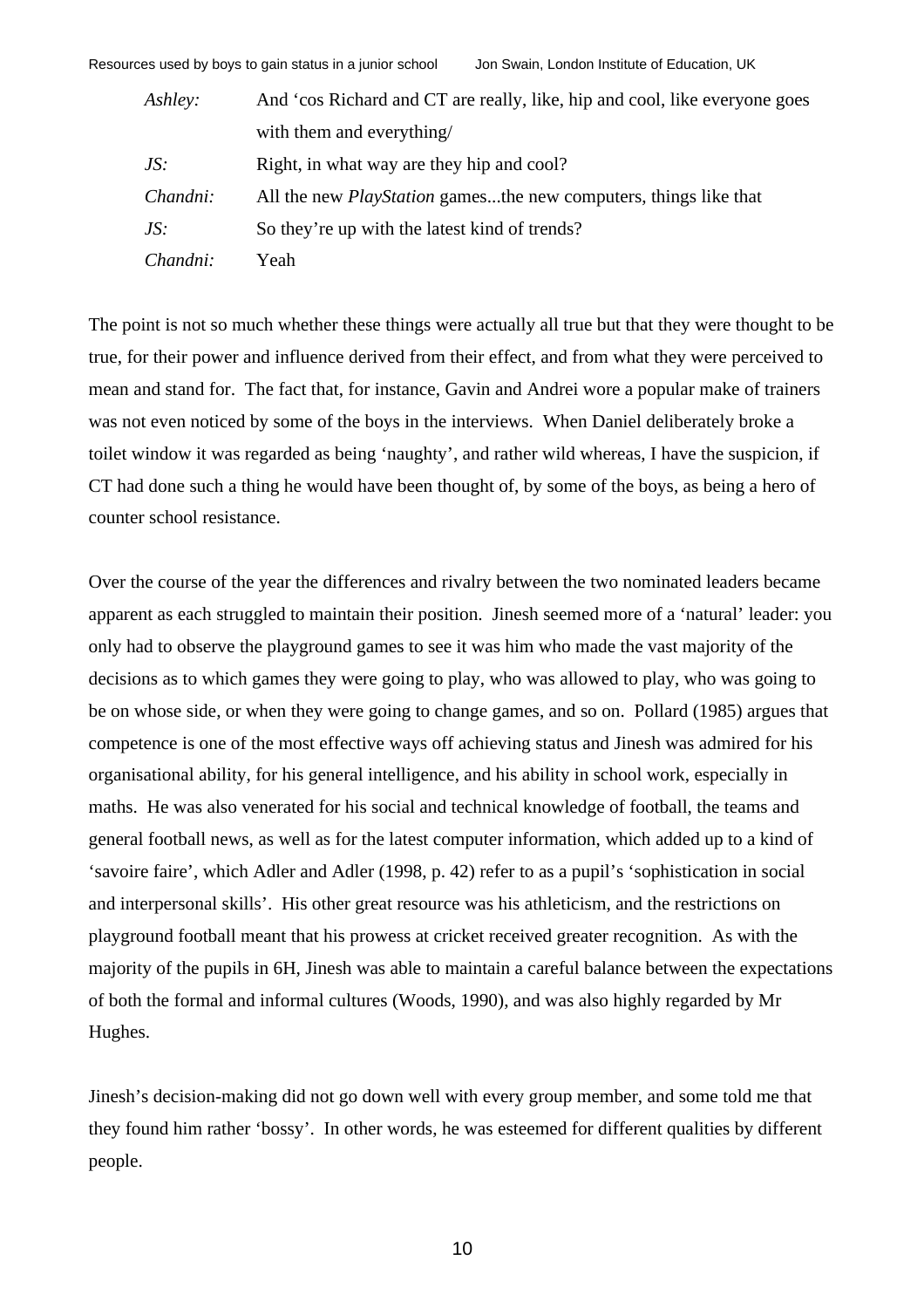| JS:    | Is Jinesh popular, is he quite a leader?                                    |
|--------|-----------------------------------------------------------------------------|
| CT:    | Only for his brain                                                          |
| JS:    | For his brain                                                               |
| CT:    | Yeah                                                                        |
| JS:    | So he's admired for his brains?                                             |
| CT:    | Yeah                                                                        |
| Vinny: | And his football'cos CT doesn't like footballI like football a lot; Marcus, |
|        | hmm, halfJinesh full [a lot], he knows all the scores and stuff             |

CT was a particular rival but his standing and authority in the peer group hierarchy came from using a set of very different resources. Although, as Vinny says, CT did not like football very much (probably because he was not particularly good at it), he was tall and fast, but his greatest resource was his strength and his willingness to use it to dominate others with displays of 'macho' toughness. In fact, his status was underwritten by violence and, although this did not bring him popularity, it earned him a certain amount of wary respect.

| JS:      | OK, of this group [the main group of 13 boys] is there any one leader that   |
|----------|------------------------------------------------------------------------------|
|          | stands out or not?                                                           |
| Richard: | No, mainly Jinesh and CT everyone's scared of CT, he can beat up             |
|          | anyone, everyone's scared of him/                                            |
| Robin:   | He's so tall/                                                                |
| Richard: | Yeah he's so tall, he's bigger than me                                       |
| JS:      | [] So are you saying CT is a leader because he's strong?                     |
| Richard: | Yeah, if you don't do what he says, he'll jump on top of them and beat us up |
|          | won't he? [looking at Robin], and he never does as he's told                 |
|          |                                                                              |

Unlike Jinesh, CT was a potential counter-school resister in the classroom. He had been permanently excluded from his previous school for hitting a teacher, but although he had given last Year's teacher a difficult time, and despite Richard's last comment indicating his defiance, CT got on well with Mr Hughes and rarely got into trouble in class. Anyway, the work ethic engendered in Mr Hughes' class meant that both poor behaviour and not working well were frowned upon, rather than admired. Indeed, a feature of the informal culture was that boys used the various 'storylines' to take up different constructions of masculinity at different times and in different places, and CT, for instance could change from the physically active and domineering person in the playground to the passive, demur, and hard working pupil in the classroom within a matter of minutes.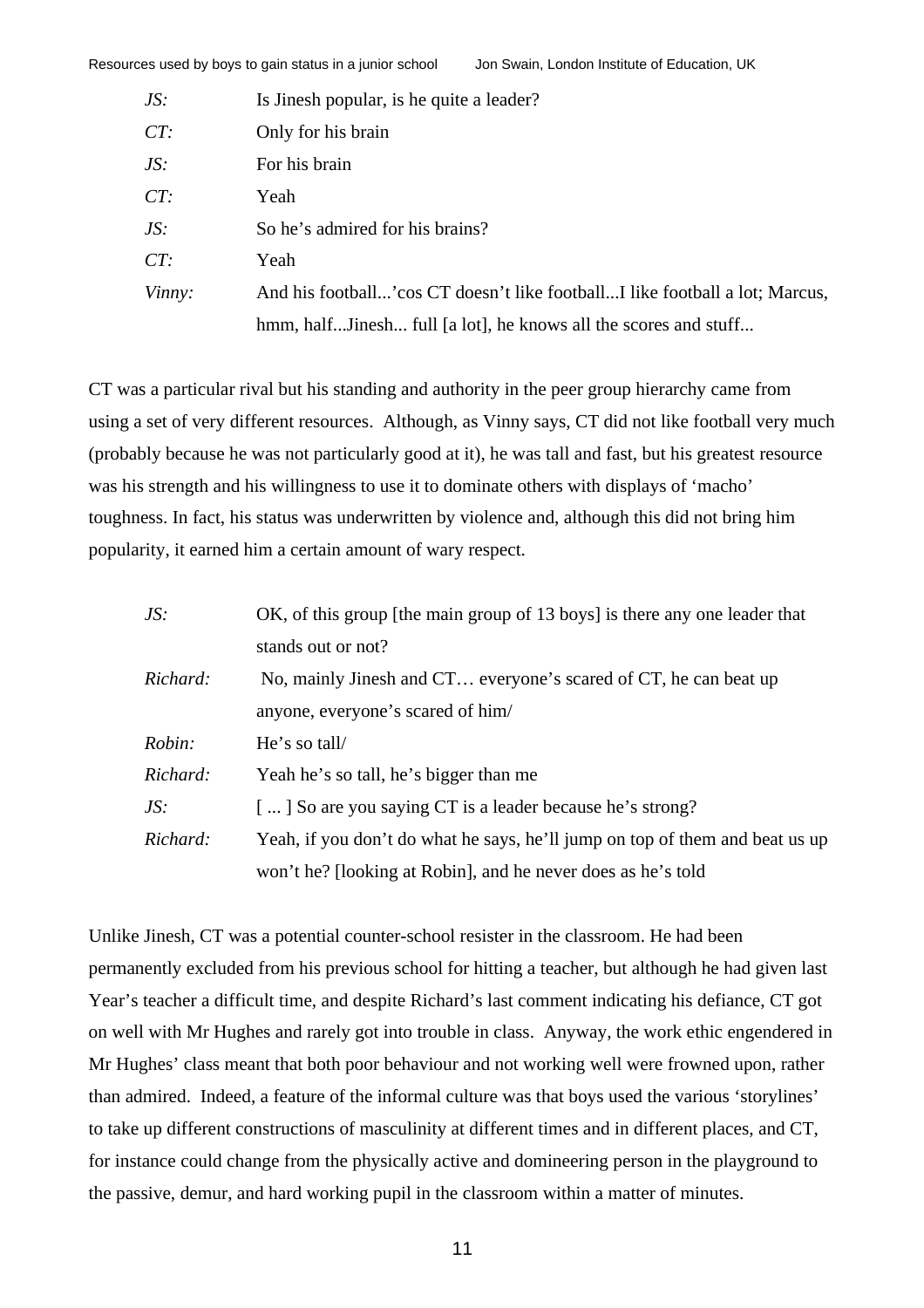As Chandni and Ashley have already postulated, CT also gained a certain kudos by presenting himself as being 'cool' which, of course, is a moveable social construction involving certain presentational skills and impression management techniques (Goffman, 1959; Fine, 1981). Although school surveillance and enforcement of school uniform meant that he could not wear much more than his trainers inside the school building, all the pupils noticed his Nike hat and his Nike gloves in the playground, which he continued to wear even when the warm spring sunshine arrived. In the summer term, CT wore a colourful bandanna round his head, not only to signify difference, but to symbolise an alternative way of being: although some of the pupils may have told me they thought he looked good, the majority made more pejorative comments and no imitations ever appeared. Paradoxically, although boys like CT had sufficient status in the bank (Thorne, 1993, p. 123) to be able to emphasise their 'difference' and individuality, the vast majority tried to ensure that they were seen as 'the same as the others' in the main group for this provided a certain protection (Gordon, Holland and Lahelma, 2000) from teasing and, perhaps, even subordination.

#### **Ways of establishing status: open, limited and closed**

Harris (1998) points out that a child's primary objective is not to become a successful adult but rather a successful child, and, therefore, the most important people at school are the other pupils for 'it is their status among their peers that matters most to them (Harris, 1998, p. 241). In every school certain practices and possibilities exist for pupils to gain and establish status/prestige. Some of these fall within the formal school culture and will vary from school to school, as different schools have different priorities and needs. Some, for instance, will place a higher emphasis on academic attainment and sporting excellence than others, and the same achievements that are affirmed and celebrated in some schools will go unrecognised, or be challenged or marginalised in others. Other opportunities to gain status/prestige will exist within the informal pupil culture but again, different possibilities will occur in different schools. For instance, while working hard, and/or academic achievement may be valorised in some pupil peer groups it may be derogated in others, and the same might also go for visibly displaying resistance to teachers and so on.

Some of these different status opportunities will be heavily influenced and structured by the formal school culture (with its policies and organisation) in the sense that some opportunities are more open and easy to achieve than others. Some are more limited or restricted, while others are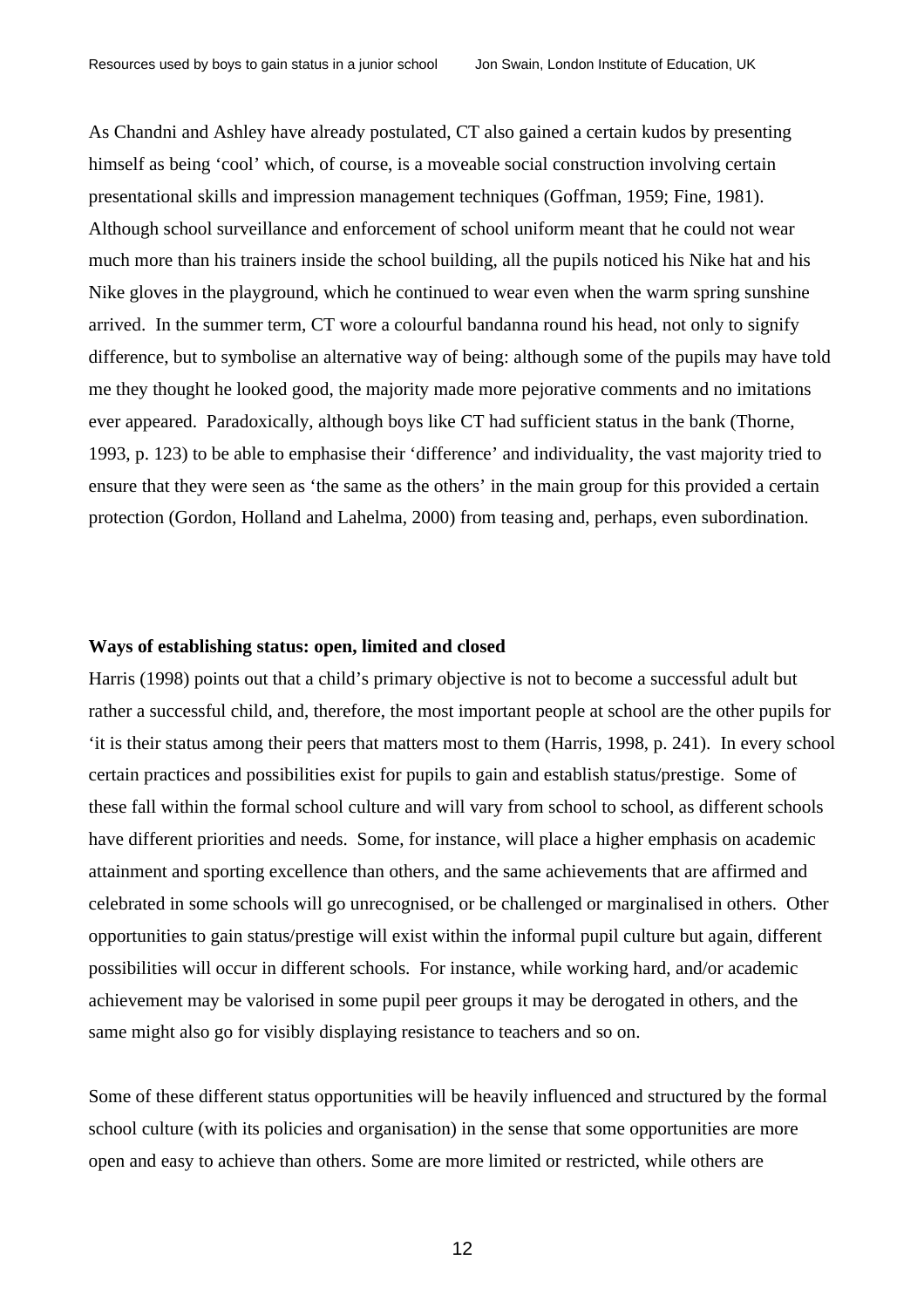practically closed and almost impossible to achieve. Some will be created by the pupils themselves and may either co-exist, or be in opposition, to the formal school culture.

Figure 1. shows the options of gaining status/prestige within the informal pupil peer group at Petersfield junior school, and categorises them into being open (possible), restricted (difficult) and closed (virtually impossible).

#### FIGURE 1 ABOUT HERE

#### *Working hard/academic achievement*

At Petersfield, it was possible to gain status and respect by being academically clever, and doing well at your school work within *both* the formal and informal cultures. Within the peer group, Jinesh was widely admired for his general intellect and was affectionately known as 'the human calculator' for his ability in mathematics. While other pupils viewed academic achievement as having a neutral effect on status, aspirations to gain academic success were not ridiculed, nor constructed as non-masculine or effeminate. Contrary to studies set in the secondary school (most notably from Willis, 1977 and Mac an Ghaill, 1994), in this school it was perfectly possible to be clever, work hard, have little interest or ability in sport, *and*, still be a popular and respected member of the group. The important thing was not to be seen as too *un*intelligent as this carried a high risk of being stigmatised. In fact, there was an enduring, and widespread work ethic in the class and a keen ambition to do well. Many pupils told me that they enjoyed most of the classwork they were given, but many also said that they wanted to work hard for instrumental reasons, to get on and do well in their SATs, recognising that there was a link between good qualifications and job prospects with their material remuneration. Although the school (particularly the classroom context engineered by Mr Hughes) had a profound influence on the academic and social experiences of each pupil, family/parental ethos, aspirations and affiliations to schooling also, undoubtedly, played a part. Indeed, the proportions of mainly middle-class Asian (about one-third) and Jewish children (about one-seventh), may well have been significant with their cultural tendencies of studiousness. For instance, it is noteworthy that the majority of the pupils (14 out of the 17 boys) had a home tutor for at least part of the Year.

*Tom W:* I want to do well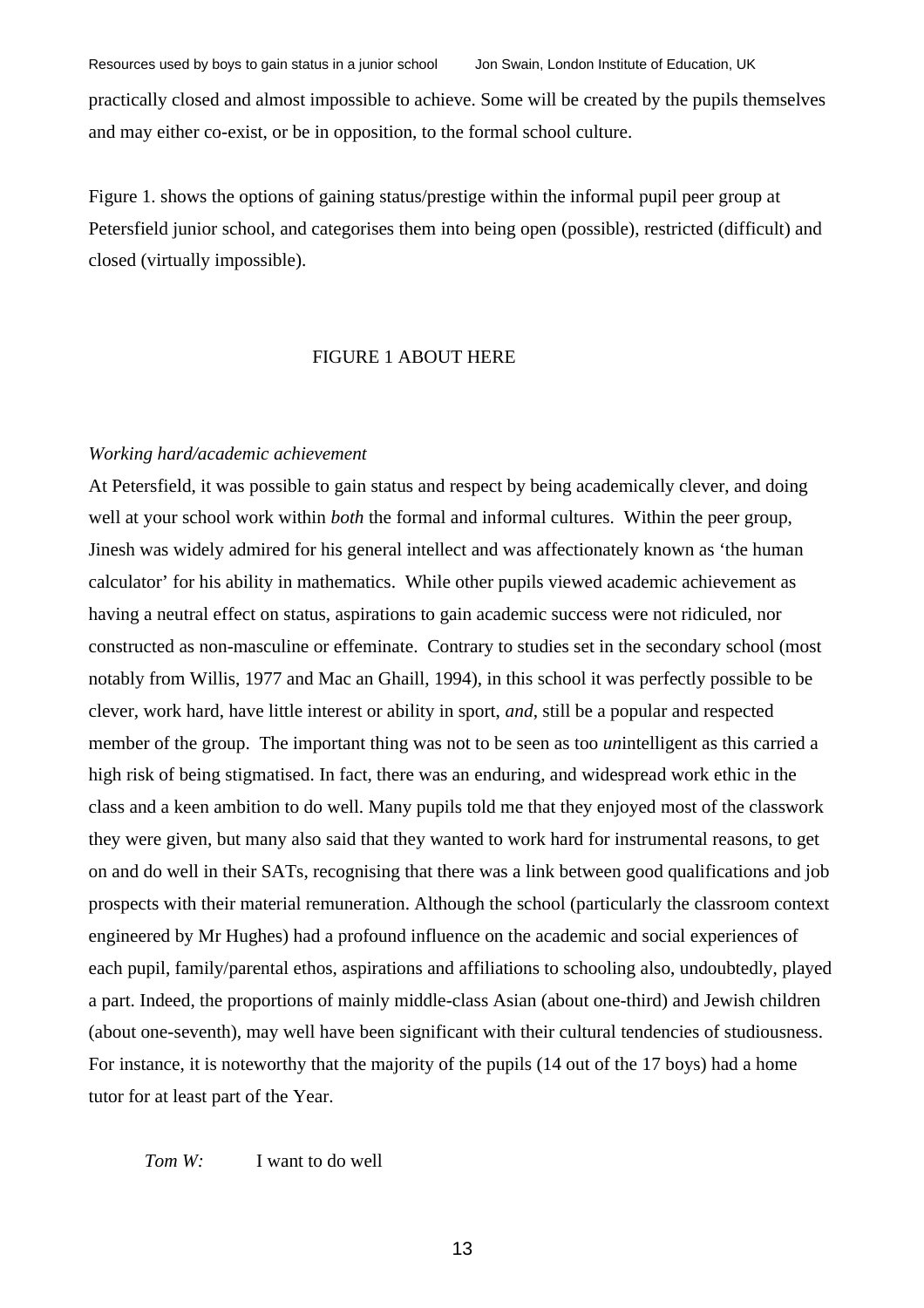*Jinesh:* I want nice clothes and a nice car when I grow up, so I may as well study while we can

These boys seemed to be saying that as they were compelled to attend school anyway, they were going to use it as an opportunity for their self improvement/advancement. Another boy, Richard, said that he enjoyed learning (possibly for its own sake or/and instrumental reasons) but, again, he viewed school as an expedient resource; for him, school was a distinct and discrete world, separated from the life he led at home.

| Richard: | I just like learning, that's what school's for, just go to school and learn, go |
|----------|---------------------------------------------------------------------------------|
|          | home/                                                                           |
| JS:      | To improve yourself?                                                            |
| Richard: | Yeah, go to school, learn, go home, that's what's school's for, [] go to        |
|          | school, learn, go home, watch TV, forget everything                             |

## *Physicality/athleticism*

Despite the school's anti-competitive policies which attempted to mute the salience of the body and position games/sport on the margins, conventional macho, but above all, physical forms of masculinity were manifest in the various playground games, and the single most important resource used to gain status and popularity within the informal peer group culture was still an embodied form of physicality and athleticism (and this was also the case in the other two schools of my study). The boys defined their masculinity through action, and created their own series of games based on speed, skill, force, fitness and strength. For instance, playground games such as the chase-game Bulldog had been deliberately designed around a competitive test of speed; being a fast runner meant that you were more often a winner, and losers risked subordination and isolation.

| Jameil: | If you're a slow coach, you won't be able to catch with us' cos the main     |
|---------|------------------------------------------------------------------------------|
|         | fastest kids are like, me, CT, Marcus and [] Hussein                         |
| JS:     | They're the fastest, and is that quite important for the games you playif    |
|         | you're a real slow coach you get caught?                                     |
| Jameil: | As we're the fastest we can get to the other side easily                     |
| Robin:  | And then when we play with Carlos, he always gets caught first, but we don't |
|         | let him be 'it' [in Bulldog] because he's always going to be caught          |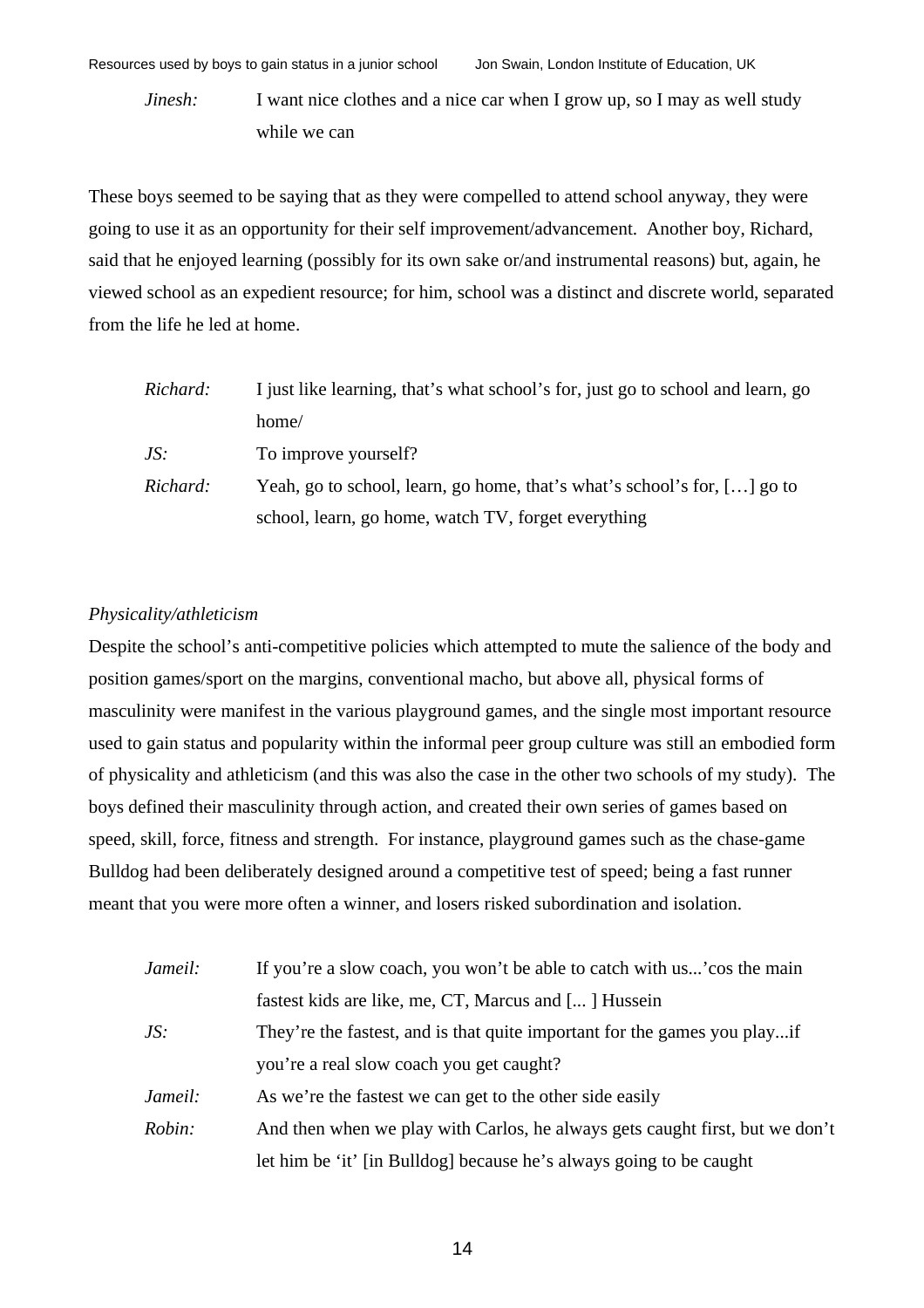Bodily strength was a prerequisite in physical games designed to test toughness/stamina such as wrestling (a covert activity), and many boys recognised that it was also needed to be a good footballer.

| JS:     | OK, what makes a good footballer?                                   |
|---------|---------------------------------------------------------------------|
| Jinesh: | Skill                                                               |
| JS:     | Yeah but in what way, 'cos you might be really really skillful but/ |
| Jinesh: | You have to be a bit strong so you don't get barged out the way     |
| JS:     | So you've got to be quite physically strong/                        |
| Jinesh: | [inaudible] so they don't foul you                                  |

In the context of all of these playground games/activities the boys' bodies were far away from the 'docile', passive bodies that the school attempted to produce in the classroom and assembly hall; they were full of energy and action, and were both the objects and agents in performances and practices in which their bodies/identities became defined and appropriated as 'skilful', 'fast', 'tough', 'hard' and so on (Connell, 1995).

There were a number of other possibilities/opportunities to gain status that were either more limited/restricted, or virtually closed to the boys. Fighting, or threatening pushing/shoving, was a limited option and was generally maligned, although CT was admired by some of the boys when he had a fight against another boy who committed too many fouls during a breaktime football match, even though both of them were sent to Mrs Flowers, and football was banned for the last three weeks of term. One option practically closed was exhibiting poor behaviour in Mr Hughes's class: it was an extremely rare occurrence, and if it did happen a pupil would be more likely to damage his/her reputation rather than enhance it.

In some schools, the wearing of certain items of clothing displaying brand-names and 'makes' can acquire a specific symbolic value, but the school's strict enforcement and surveillance systems severely restricted this option at Petersfield. It was made very difficult to bring the outside contemporary mass culture inside the school gates: even a small Nike tick was not allowed on a sweat shirt in the classroom, but although CT was the only boy who I saw with a Nike hat, a few of the boys had symbols and logos on their PE bags and outdoor coats. Most of the boys did not seem bothered about wearing designer-makes but a small minority still tried to get around school regulations by incorporating symbolic emblems into their hair cuts. Jinesh told me that CT had an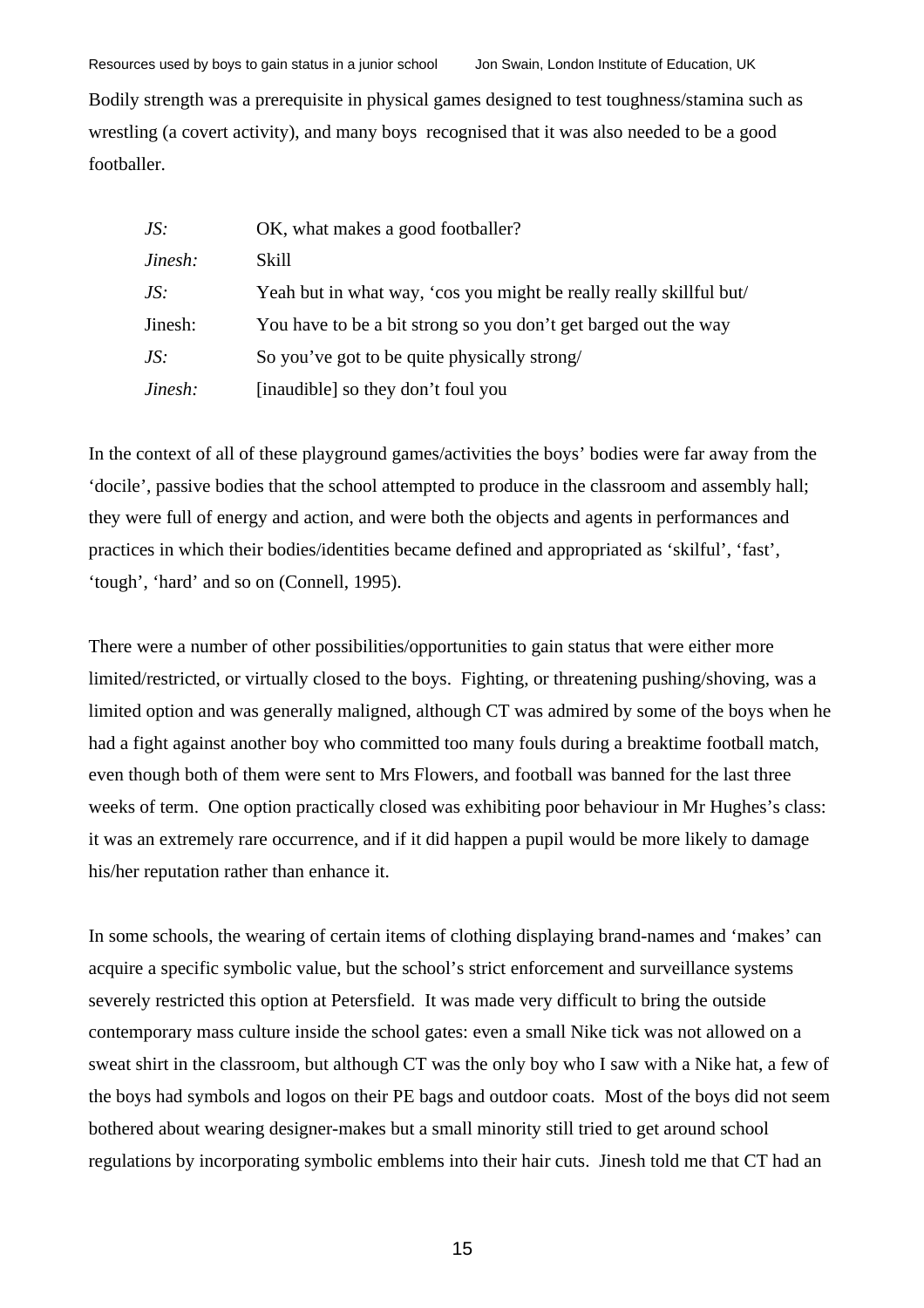Adidas one and Jameil had a Nike one, although they was so subtle that they were hardly noticeable (which, of course, was the point).

#### *Cussing*

Along with physicality/athleticism, the other main way of gaining status/prestige, and positioning others in the masculine peer group hierarchy, was through a form of verbal abuse known as 'cussing' which was a ubiquitous phenomenon amongst the upper school boys. The term is actually a derivative of 'cursing' which dates back from the 18<sup>th</sup> century (Ayto, 1991), and was used at the school as a generic term for a kind of face-to-face verbal interaction covering anything from friendly playing and teasing, to highly personalised attacks. Although there has been some research into cussing amongst adolescents from Hewitt (1986) and Back (1990, 1996), there has been little previous exploration into cussing *at school*; it is alluded to in Kehily's and Nayak's (1997) study on humour, and there is important work specifically into racist name-calling in schools from Kelly and Cohn (1988), but the main empirical exploration directly concerning school-cussing is Slater's (1993) PhD thesis, and this is again set in the secondary school. The cussing at Petersfield took many different forms: it could be of a short or protracted duration, involve friendly teasing or hostile persecution, be a private affair between two individuals, or be a public exhibition involving whole groups. Essentially, it was a verbal face-to-face interaction of name-calling based on displays of wit, and can be viewed as a competitive, stylised, theatrical performance; it was accompanied by a variety of gestures and postures, which often included the vigorous shaking of the fingers to affect a clicking noise.

Cussing rarely took place in Mr Hughes's classroom, although I witnessed an occasion when a particular pupil from the subordinated group got admonished by Mr Hughes, and there was a whispered chant of 'cuss-cuss' from some of the boys out of range from Mr Hughes's hearing [Fieldnotes, 10 March 1999]. However, it was a prevalent and pervasive part of playground life which could be observed every time I went out at breaktime. It generally consisted of a rapid exchange of insults between two pupils, which often followed a pre-prepared script. They were following a set routine of verbal jousting, and although the cusses were quite personal, often referring to the other person's lack of intelligence, the vast majority seemed to be effecting an entertaining performance as a way of passing the time, and not doing much more than having a laugh. Some saw it as fun, but teasing and name-calling are fine if you are strong and on the winning side. Constructing themselves as funny and witty could enhance a pupil's popularity and prestige (Kehily and Nayak, 1997; Francis, 2000), and cusses were supposed to be exemplars of wit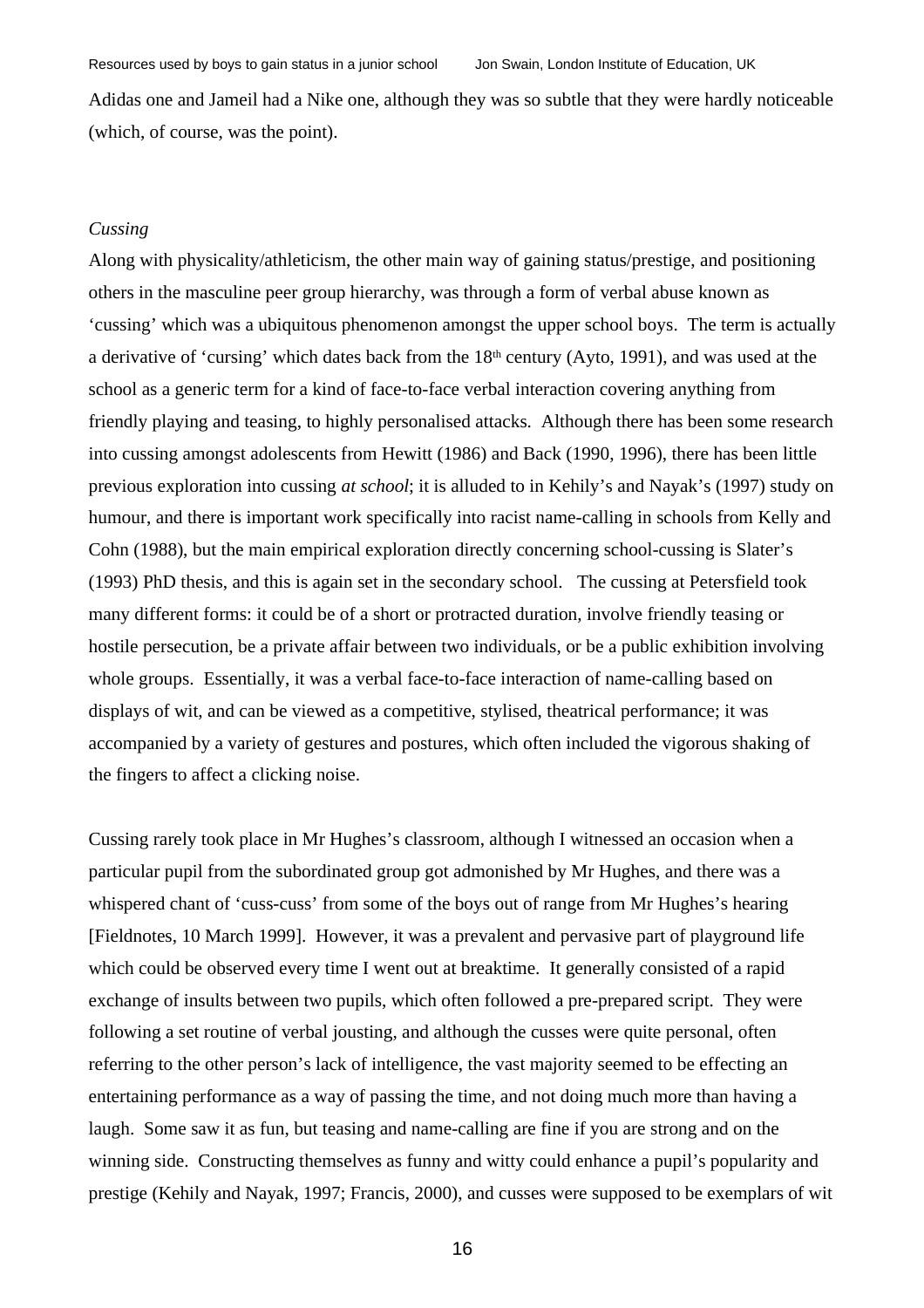which appeared to abrogate the need to be able to tell good jokes. Humour is obviously a highly subjective and value-laden phenomenon, but I have to say that I found most cusses pretty unfunny. However, I will give you two examples to allow readers to judge for themselves: 'You're so dumb, you tried to drown a goldfish', and: 'You're so stupid, you got run down by a parked car.'

The ability to 'hold your own' in a slanging match was seen as an important way of gaining and maintaining status: cusses often lasted for about half-a-dozen exchanges before one party either got bored or ran out of cusses to say; in some senses they were rather like a tennis match with each 'player' taking turns to make a 'hit'. Although most cussing 'matches' lasted no more than a minute, and were often enjoyed by both the cusser and the cussee, some developed into nastier, protracted affairs over a period of days. The conversation below is the first time I come across the term:

| JS:                | Is it important to be able to tell good jokes?                             |
|--------------------|----------------------------------------------------------------------------|
| Jinesh:            | No/                                                                        |
| Jameil:            | No it's likecussing                                                        |
| JS:                | Cussing, what is cussing?                                                  |
| <i>Jinesh</i> : [] | It's hard to explain/                                                      |
| Jameil:            | It's something like, say someone calls you a name, you can say a name back |
|                    | to them that's worse/                                                      |
| JS:                | Oh, Ok and then they say a name back to you                                |
| Jinesh:            | Yeah/                                                                      |
| Jameil:            | And then people are frightened, and they see who is the best cusser        |

Jameil's last comment is an indication that, although some boys used cussing to gain status/prestige within their peer group, there was also an accompanying pressure of peer evaluation. Jameil reckoned himself to be something of an expert, and it became apparent that some boys would be recruited as helpers to provide good cusses when cussing matches took place in full public view, rather like duelling attendants. The effect of these insults depended on the context and the size and type of the audience present. As I have mentioned, although the majority usually started off as a joke, they could be some irritating, upsetting and demoralising, and sometimes they degenerated into serious arguments or even fights.

*Jameil* Say we had a fight, and it's a bit like having a lawyer, so you can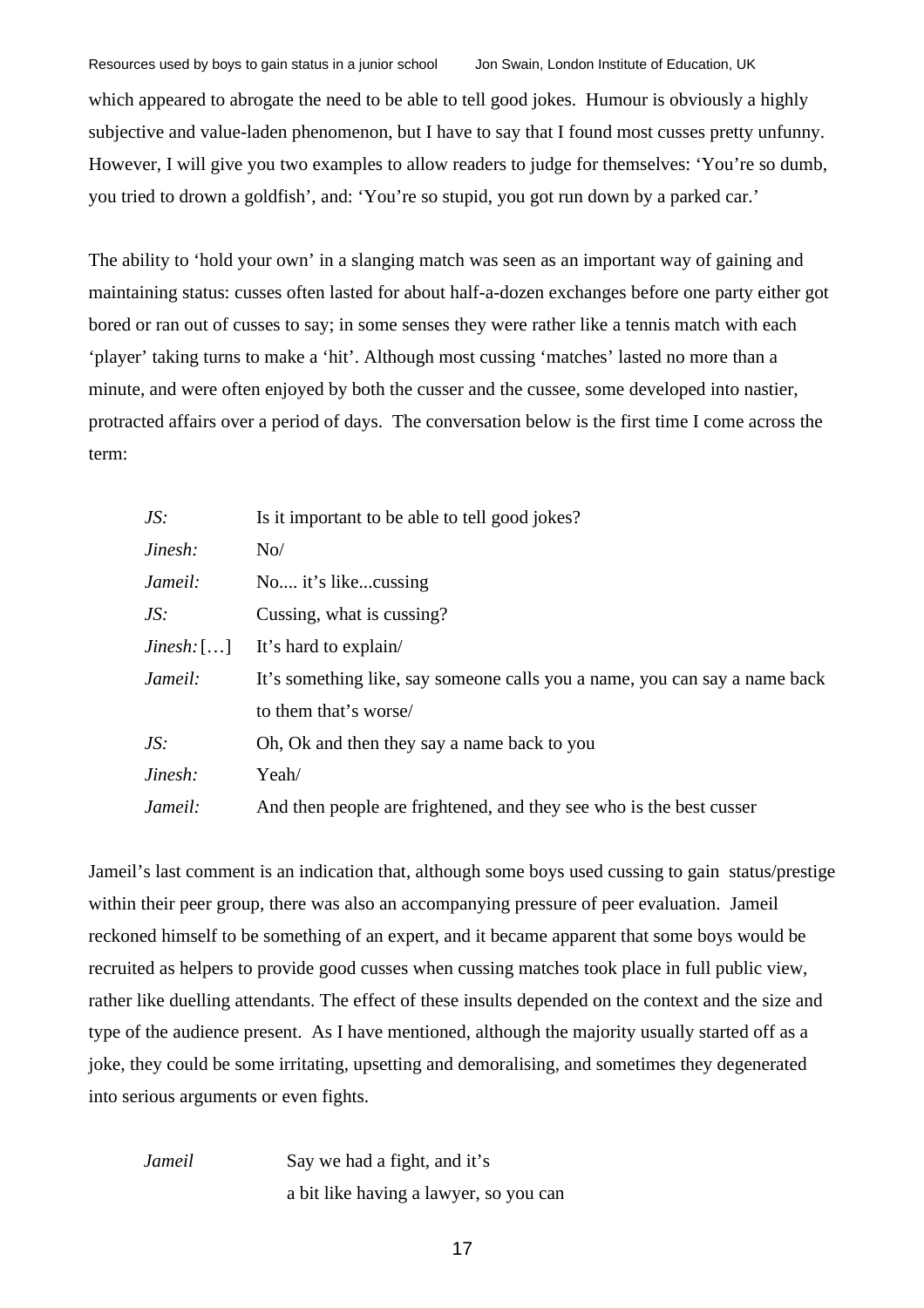|         | get someone else to cuss them down, and I'm the best cusser [] say  |
|---------|---------------------------------------------------------------------|
|         | Benjamin had a fight with Richard, Benjamin would probably get      |
|         | someone like Gavin or Robert or someone, and Richard would probably |
|         | get CT/                                                             |
| JS:     | What as cussers?                                                    |
| Jameil: | Yeah, and say Benjamin loses, he gets someone better than CT        |
| JS:     | Who is better than CT?                                              |
| Jameil: | I'm the best cusser in the school                                   |
| JS:     | So a cusser would say a worse word that he could say?               |
| Jinesh: | Yeah/                                                               |
| Jameil: | Because I've got the dictionary                                     |
| JS:     | So you look them up, do you? So you're well prepared?               |
| Jameil: | I've got the cussing dictionary                                     |
| JS:     | Where did you get it from, there's a special book is there?         |
| Jameil: | Yeah, when I went to Blackpool                                      |

Jameil was physically slight and not very good at games, and his projected image as a cussing authority was the probably his best strategy to use to establish himself in the peer group hierarchy. In fact, not every boy shared Jameil's inflated opinion of himself, and many thought that his cusses relied too heavily on swearing rather than on any genuine wit, and that he also said them 'just to gain attention'. Many cusses did, however, contain swear words for by the end of the junior school many boys are in the process of disengaging from their childhood past (Harris, 1998), and using language replete with swear words and sexualised imagery were considered, by some of the boys, to be a testimony to their forthcoming engagement with their adolescent future; moreover, they were a necessary ingredient that defined their cusses apart from lower juniors boys who were deemed to be unready and uninitiated. People were certainly admired for cussing within the peer group: Vinny, Jinesh and Richard were thought of as being particularly good (witty) but the best cusser of all was said by many to be CT who could 'cuss anyone down.' In fact, some of the girls said they thought that cussing really took off when CT arrived in the school at the beginning of Year 5.

In their study into racism in the secondary school, Kelly and Cohn (1988) found that the single worst form of name calling concerned 'the family', or more accurately, 'the mother'. This was the same at Peterfield, and although I did not come across a single example of racist cussing, most of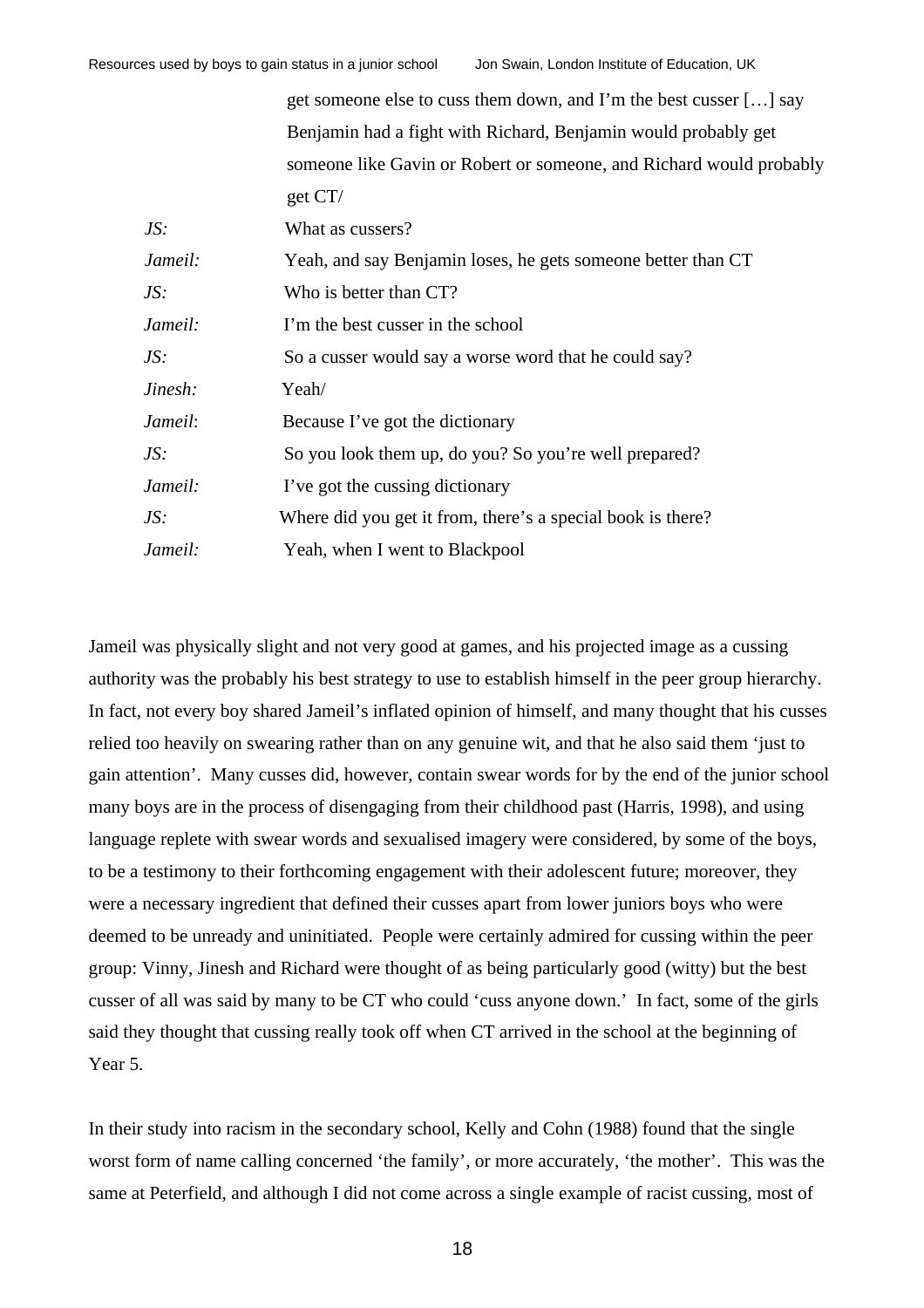the serious cusses had misogynist undertones and began with: 'Your mum....' which was a highly personalised attack on identity. Two girls told me that CT's favourite expression was, 'Your mum…' , and although it could still be a more straightforward type of direct insult such as: 'Your mum's belt is the size of the equator,' many invariably, concerned sexual mores/appetites; for example: 'Your mum has felt more knobs than the gasman.' Kehily and Nayak (1997, p.73) argue that the reference to a boys' mother exploits 'the contradictory "private" emotions of maternal affection and the public disavowal of the "feminine",' where males are positioned as some kind of moral guardians of their mother's (and girlfriends and sisters) sexual reputations.

Although some pupils were able to 'laugh it off,' some of these cusses were calculatingly and gratuitously designed to hurt and provoke a reaction; they have a direct link to bullying (Olweus, 1993; Sharp and Smith, 1994), and it was these types which sometimes ended up in a fight. Cussing occurred between girls as well, but not with the same frequency or intensity. Girls and boys would also cuss each other, but the major difference in girl-to-girl cussing was that girls did not refer to another girl's mother.

I do not know where cussing came from at Petersfield but it was a phenomenon created and passed on through successive generations by the informal peer group culture, and was an expression of counter-school resistance. Mrs Flowers described it as being 'nightmarish', and taking up a lot of her, and other teacher's, time. Mr Hughes told me that he had a theory that the TV programme *South Park* was the main influence and prime mover behind cussing but, although it might have injected a new impetus and provided a few more ideas, the pupils themselves said that it had been going for as long as they could remember. However, in my last visit, during the last four weeks of the summer term, the amount of cussing seemed to have declined and this was confirmed in the interviews: some of the boys said that they had 'just got tired, [of it] 'cos it was the same,' and others told me that it was 'not in fashion anymore'. Whether or not this was because more of the boys' time had been spent playing football during the summer term will have to remain a speculation but it is still, nevertheless, a plausible possibility.

# **Conclusions**

This paper has looked at the relationship between the formal and informal school cultures in one junior school, how the boys classify themselves, and, in particular, the resources and strategies used by Year 6 boys to construct masculinities and establish status/prestige amongst their peers. The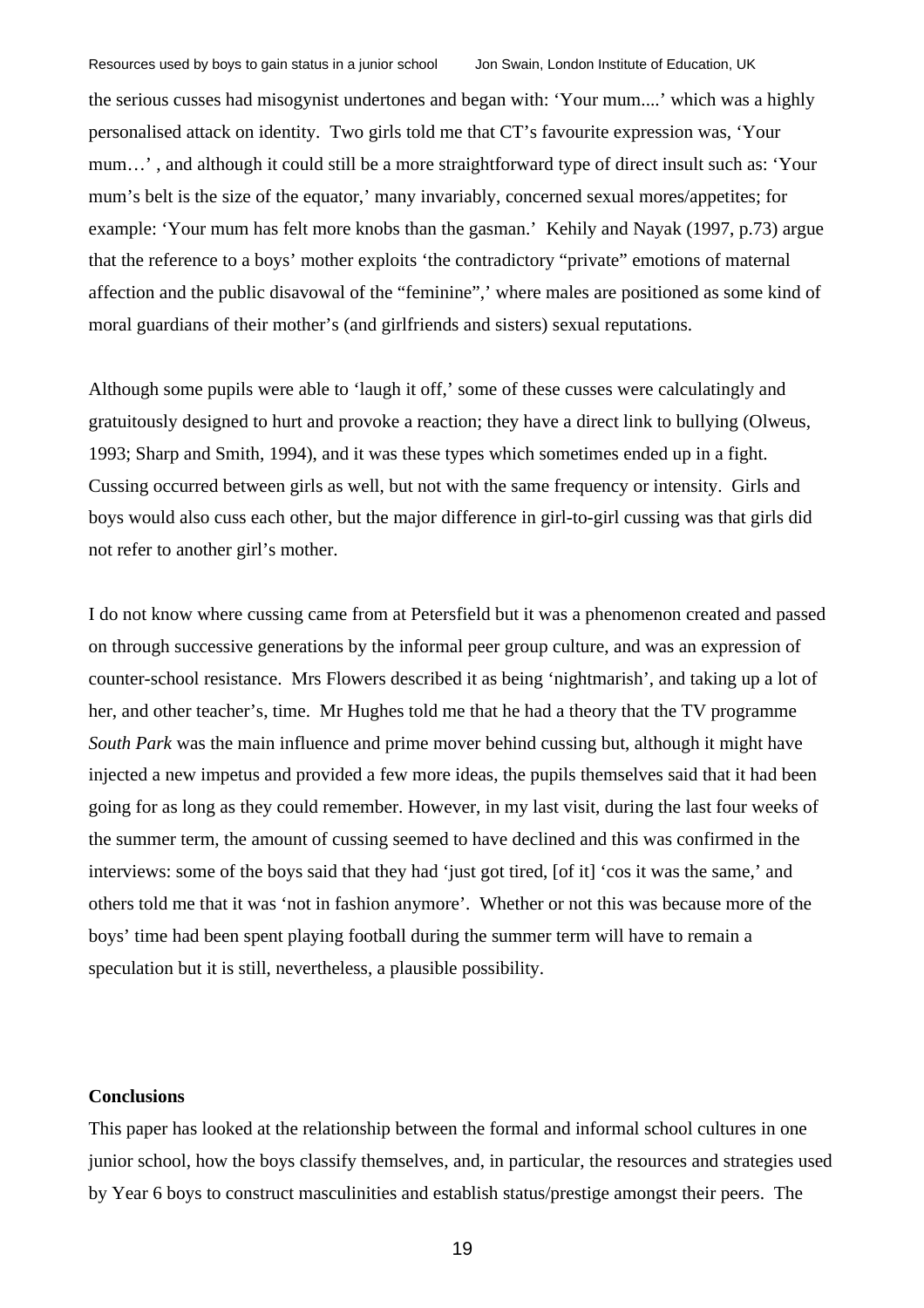peer group is recognised as a key area of school life which has a profound and powerful influence on the formation of identities. However, pupils live their lives at school within the particular historical, economic, political and cultural contexts of their society: these structures and pressures influence school's policies and organisations which, in turn, mean that there are different possibilities/opportunities in different settings for pupils to gain status: while some are open, others are more limited or even closed. Status may be acquired individually, or may come through, and be confirmed by, the sense of belonging to a particular friendship group, but it is not given, but is contested through negotiation and renegotiation, and once it is achieved there will be a daily need to defend and maintain it.

Status was an integral component of the boys' ongoing construction of their masculinities, and, as in other settings, there was a hierarchy of masculine types: certain forms were more valorised and dominant than others which were, consequently, subordinated and actively derogated. At Petersfield, the large dominant group of boys positioned and defined itself against the smaller group by using the concepts of 'difference' and their 'deficiency' (or lack) in certain, ordained, (but largely ephemeral) local-culturally desirable attributes.

As the boys were not always able to draw upon an already made and established set of resources they often had to improvise and create their own, and this made the ways of doing masculinity less visible, more fluid and unstable. The formal school culture at Petersfield was primarily concerned with academic standards (as measured by the SAT results) and the regulation and control of pupil identity, and competitive games/sport was consigned to the margins of school life. Sometimes the aspirations of the formal culture coincided and were often in harmony with the informal culture, and, for instance, in class 6H, pupils could work hard and succeed academically without any peer reprovement or equation with femininity. At other times, the two cultures clashed causing pupil resistance which was exemplified by the routine of cussing which, although was another option open to the pupils to gain status, was a practice created by the pupils themselves. One major area of contestation was the ongoing struggle over the control of the pupils' bodies. Whereas the school tried to produce 'docile' bodies with the body *acted upon* by techniques such as regulation, classification, normalisation and surveillance (Foucault, 1977), the boys' bodies in this paper are often *bodies which act*, full of embodied power and agency. (Crossley, 1996). In fact, as Connell (1995) maintains, it is possible to view the bodies as both objects and agents.

The headteacher, Mrs Flowers, seemed to have a wish to make Petersfield impervious to certain outside social and cultural practices which she deemed to be undesirable, but the school could not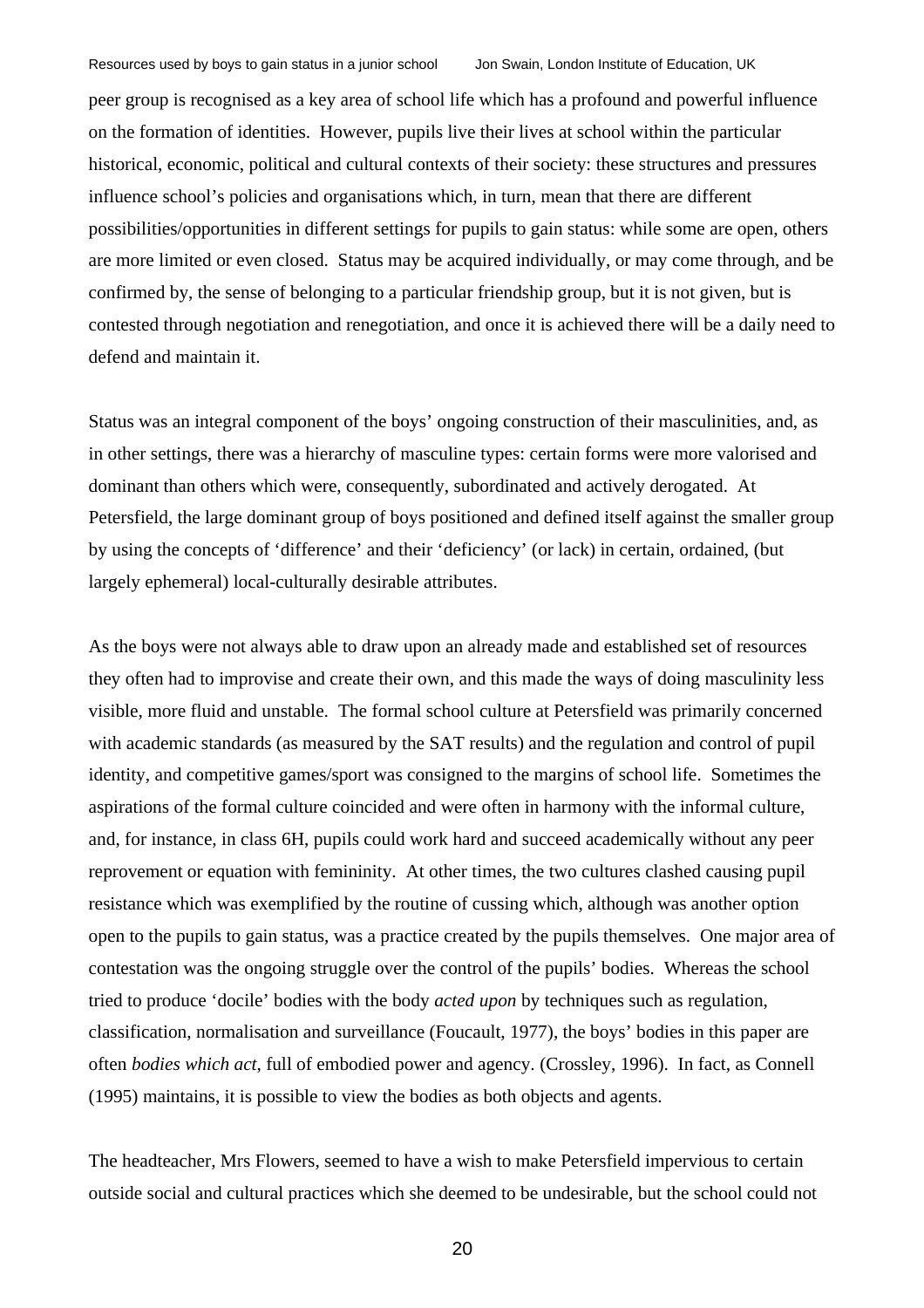be hermetically sealed, and outside influences crept inside the school gates such as the wearing of trainers. Moreover, despite policies being largely inimical to sport in general, and football in particular, the single most effective way for boys to gain status and popularity amongst peers was by demonstrating athleticism and/or physicality with their bodies through competitive playground games, many of which were again designed and invented by the boys. As sport also contains any number of positive values it could be argued that Petersfield (and Mrs Flowers in particular) could have spent more time promoting the beneficial virtues of sport, rather than fixating on its harmful and anti-social tendencies. Some schools may be tempted to discourage or even ban competitive sport, but this paper has shown that this has little significant effect in preventing (at least in schools) the construction of masculine hierarchies with the dominant forms predicated on the physicality of the body.

# **Jon Swain, May 2001**

#### **Key to transcripts**

| text                  | Background information;                                |
|-----------------------|--------------------------------------------------------|
| $\lceil \dots \rceil$ | extracts edited out of transcript for sake of clarity; |
| $\cdots$              | pause;                                                 |
|                       | moment when interruption begins.                       |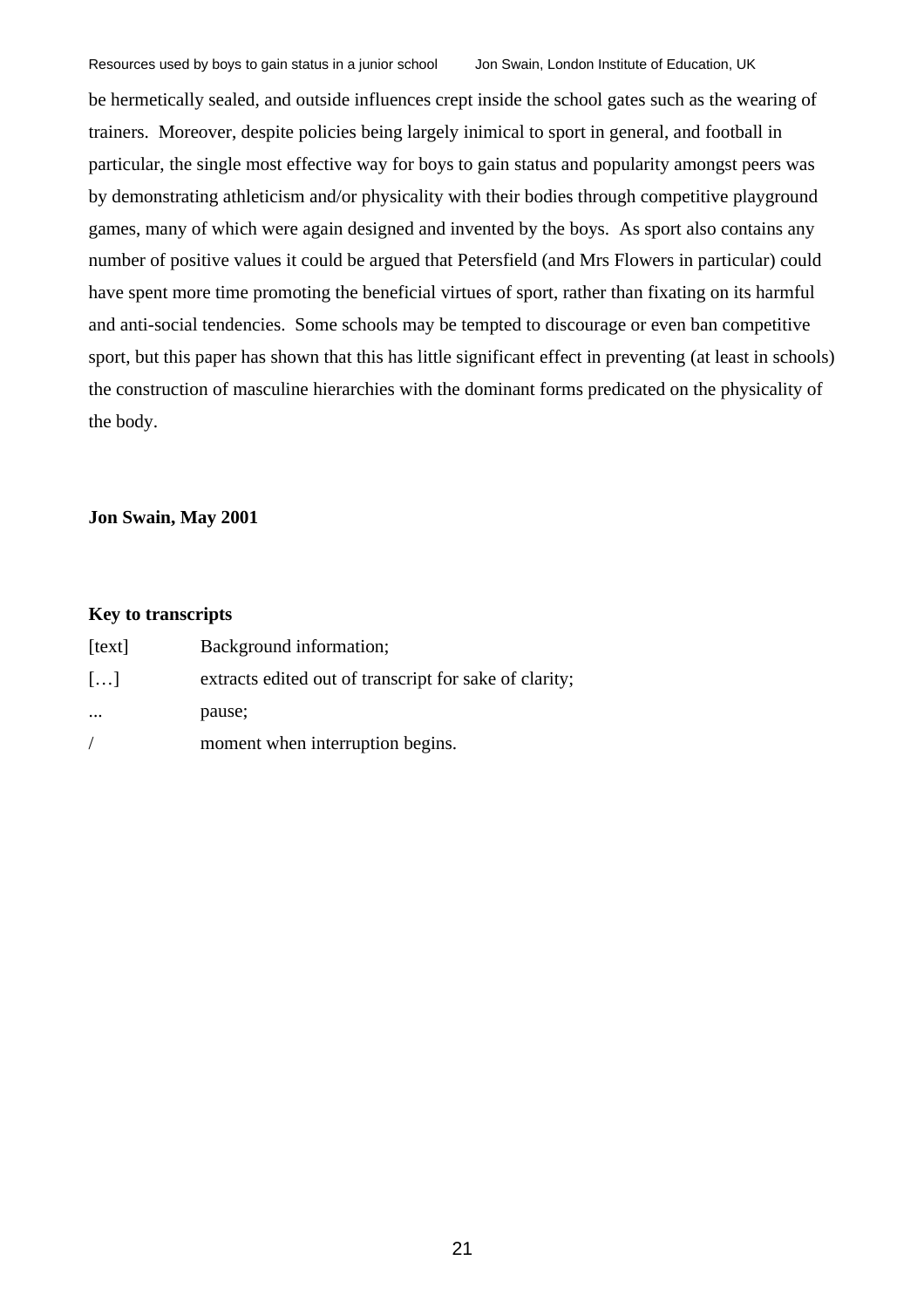<sup>1</sup> LEA is a Local Authority or state school, as opposed to a private or independent school; junior school contains pupils between ages 7-11

<sup>2</sup> OFSTED is the Office for Standards in Education, officially the Office of Her Majesty's Chief Inspector of Schools in England. It was set up in 1992 and is a non ministerial government department.

<span id="page-21-2"></span><sup>3</sup> SATs are Standard Assessment Tasks (Tests) which pupils take at the ages of 7, 11, and 14 in English, Mathematics and Science

# **References**

<span id="page-21-0"></span>1

<span id="page-21-1"></span>2

ADLER, A. & ADLER, P. (1998) *Peer Power: preadolescent culture and identity* (London, Rutgers University Press).

AYTO, J. (1991) *The Bloomsbury Dictionary of Word Origins* (London, Penguin).

BACK, L. (1990) *Racist Name Calling and Developing Anti-Racist Initiatives in Youth work: research paper in ethnic relations No. 14*. (Coventry, Coventry Centre for Research in Ethnic Relations).

BACK, L. (1996) *New Ethnicities and Urban Cultures: racisms and multiculture in young lives* (London, UCL Press).

BENJAMIN, S. (1998) Fantasy football league: boys learning to 'do boy' in a special (SEN) school classroom, in: G. WALFORD, & A. MASSEY (Eds) *Children learning in context* (London, Jai Press Inc).

CONNELL, R. W., ASHENDEN, D. J., KESSLER, S. & DOWSETT, D. W. (1982) *Making the Difference: schools, families and social division* (Sydney, George Allen and Unwin).

CONNELL, R. W. (1996) Teaching the boys: new research on masculinity and gender strategies for schools, *Teachers College Record,* 98, pp. 206-235.

CONNELL, R.W. (2000) *The Men and the Boys* (Cambridge, Polity).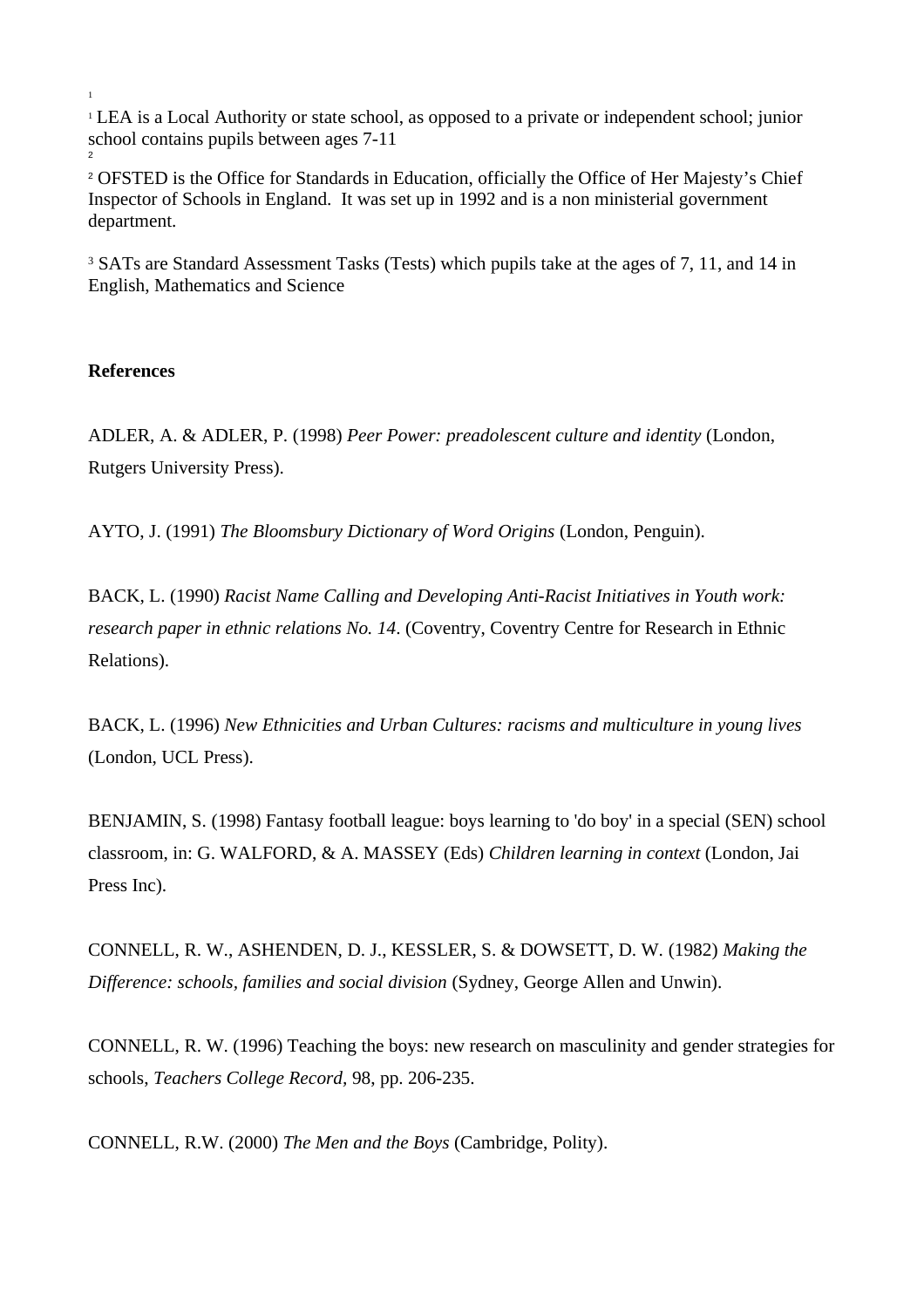CONNOLLY, P. (1998) *Racism, Gender Identities and Young Children: social relations in a multiethnic, inner-city primary school*. (London, Routledge).

CROSSLEY, N. (1996) 'Body-Subject/Body-Power: agency, inscription and control in Foucault and Merleau-Ponty. *Body & Society,* 2, pp. 99-116.

EPSTEIN, D. (1998) Stranger in the Mirror: gender, ethnicity, sexuality and nation schooling, *Multiple Marginalities: Gender Citizenship and Nationality in Education Conference. Nordic-Baltic Research Symposium (NORFA)*, Helsinki.

EPSTEIN, D. & JOHNSON, R. (1998) *Schooling Sexualities*. (Buckingham, Open University Press).

FINE, G. (1981) Friends, impression management, and preadolescent behavior, in: S. ASHER. & J. GOTTMAN (Eds) *The Development of Children's Friendships* (New York, Cambridge University Press).

FRANCIS, B. (2000) *Boys, girls and achievement: addressing the classroom issues* (London, Routledge/Falmer).

FOUCAULT, M. (1976) *The History of Sexuality, Volume 1, trans. R Hurley* (Harmondsworth, Penguin).

FOUCAULT, M. (1977) *Discipline and Punish: the birth of the prison* (London, Penguin).

GIDDENS, A. (1984) *The Constitution of Society: Outline of a theory of structuration* (Cambridge, Polity Press).

GOFFMAN, E. (1959) *The Presentation of Self in Everyday Life* (London, Penguin).

GORDON, T., HOLLAND, J. & LAHELMA, E. (2000) *Making Spaces: citizenship and differences in schools* (Basingstoke, Macmillan Press Ltd).

HARRIS, J. R. (1998) *The Nurture Assumption: why children turn out the way they do* (London, Bloomsbury).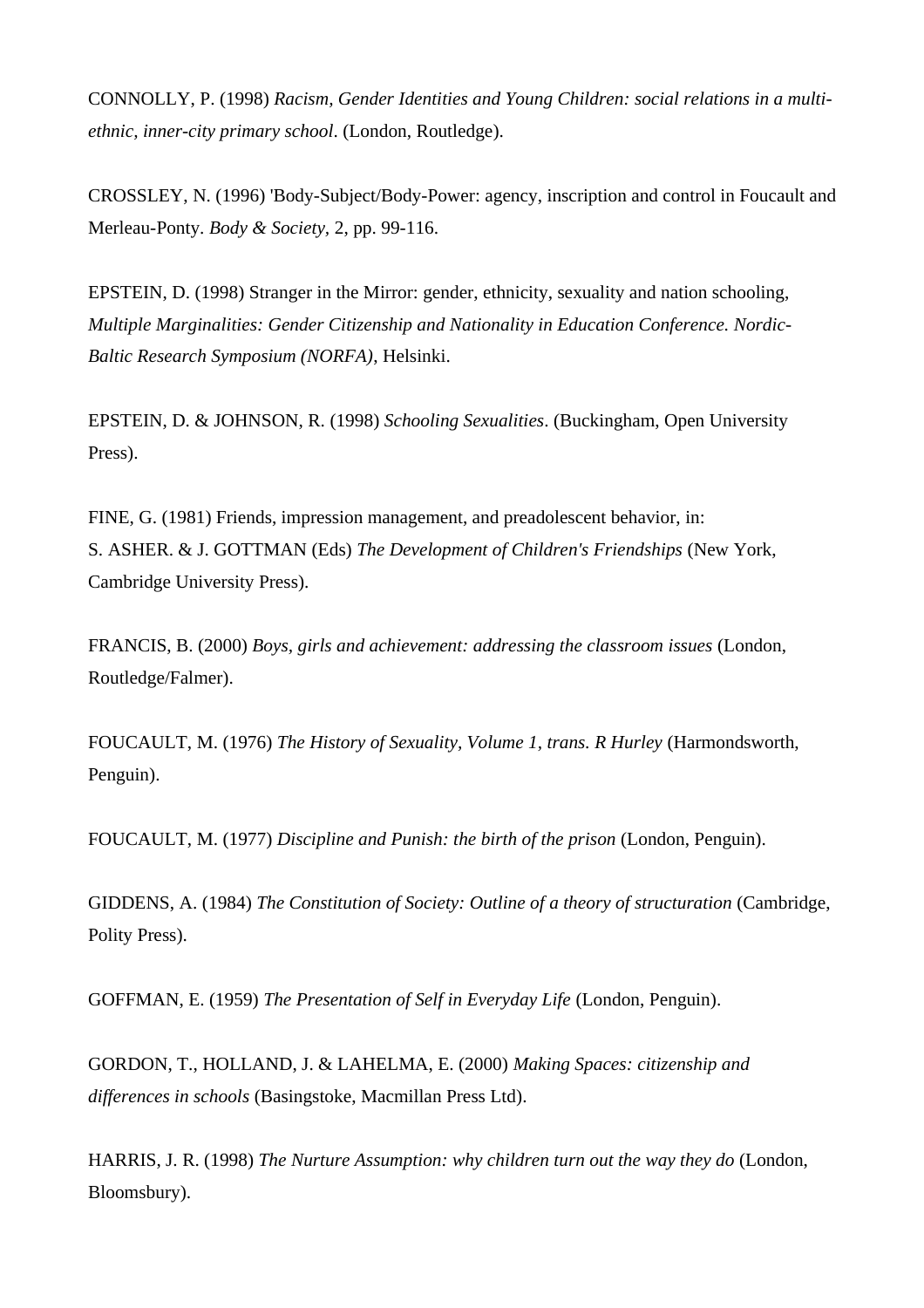HEWARD, C. (1988) *Making a Man of Him: parents and their son's careers at an English public school 1929-1950* (London, Routledge).

HEWITT, R. (1986) *White Talk Black Talk: inter-racial friendship and communication amongst adolescents* (Cambridge, Cambridge University Press).

HEWARD, C. (1991) Public school masculinities - an essay in gender and power, in: G. WALFORD (Ed.) *Private Schooling: tradition, change and diversity*. (London, Paul Chapman).

HEY, V. (1997) *The Company She Keeps: an ethnography of girls' friendships* (Buckingham, Open University Press).

KEHILY, M. J. & NAYAK, A. (1997) 'Lads and Laughter': humour and the production of heterosexual hierarchies, *Gender and Education,* 9, pp. 69-87.

KELLY, E. & COHN, T. (1988) *Racism in Schools - New Research Evidence* (Stoke-on-Trent, Trentham Books).

KESSLER, S., ASHENDEN, D. J., CONNELL, R. W. & DOWSETT, G. W. (1985) Gender relations in secondary schooling, *Sociology of Education,* 58, pp. 34-48.

LESKO, N. (Ed) (2000) *Masculinities at School* (London, Sage).

MAC AN GHAILL, M. (1994) *The Making of Men: Masculinities, Sexualities and Schooling* (Buckingham, Open University Press).

MARTINO, W. (1999) 'Cool boys', 'party animals', 'squids' and 'poofters': interrogating the dynamics and politics of adolescent masculinities in school, *British Journal of Sociology of Education*, 20, pp. 239- 263.

OLWEUS, D. (1993) *Bullying at School: what we know and what we can do* (Blackwell, Oxford).

PARKER, A. (1996a) The construction of masculinity within boys' physical education, *Gender and Education*, 8, pp. 141-157.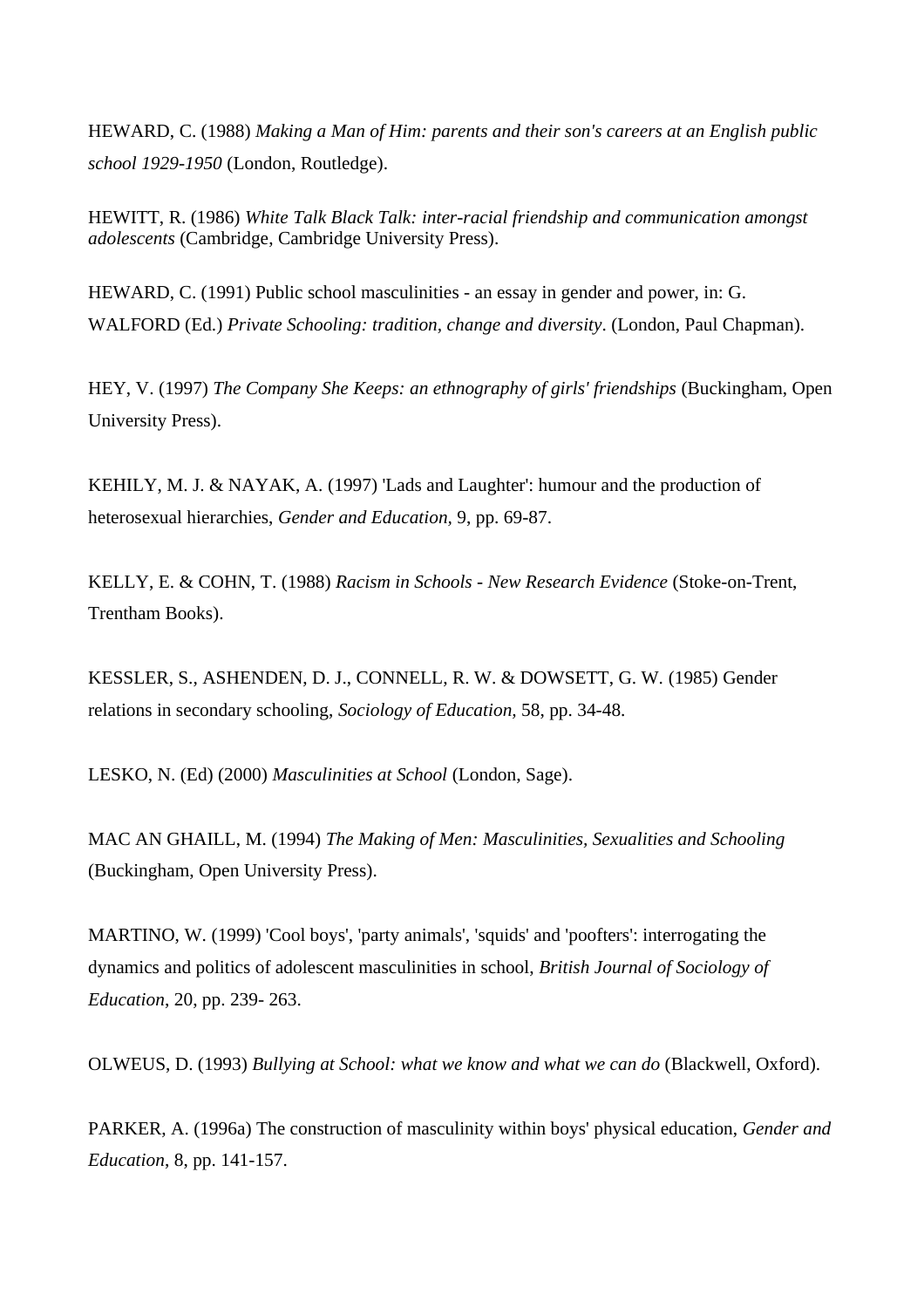PARKER, A. (1996b) Sporting masculinities: gender relations and the body, in: M. MAC AN GHAILL (Ed.) *Understanding Masculinities* (Buckingham, Open University Press).

POLLARD, A. (1985) *The Social World of the Primary School* (London, Cassell).

POLLARD, A. & FILER, A. (1999) *The Social World of Pupil Career: strategic biographies through primary school* (London, Cassell).

RADLEY, A. (1995) The elusory body and social constructionist theory, *Body & Society*,1, (2) pp. 3-23.

RENOLD, E. (1997) 'All they've got on their brains is football': sport, masculinity and the gendered practices of playground relations, *Sport, Education and Society,* 2, pp. 5-23.

RENOLD, E. (1999) Presumed Innocence: an ethnographic exploration into the construction of gender and sexual identities in the primary school, (Unpublished PhD Thesis, Cardiff).

SALISBURY, J. & JACKSON, D. (1996) *Challenging Macho Values: Practical Ways of working with adolescent boys* (London, Falmer Press).

SHARP, S. & SMITH, P. K. (1994) *Tackling Bullying in your School* (London, Routledge).

SKELTON, C. (1997) Primary boys and hegemonic masculinities, *British Journal of Sociology of Education*, 18, pp. 349-369.

SKELTON, C. (2000) 'A passion for football': dominant masculinities and primary schooling, Sport, Education and Society, 5, (1), pp. 5-18.

SLATER, A. (1993) Cussing, Fighting, and Bullying: aspects of pupil interaction in a mixed, multicultural, inner city comprehensive school (Unpublished PhD Thesis, London, Institute of Education).

SWAIN, J. (2000) 'The money's good, the fame's good, the girls are good': the role of playground football in the construction of young boys' masculinity in a junior school, *British Journal of Sociology of Education*, 21, pp. 95-109.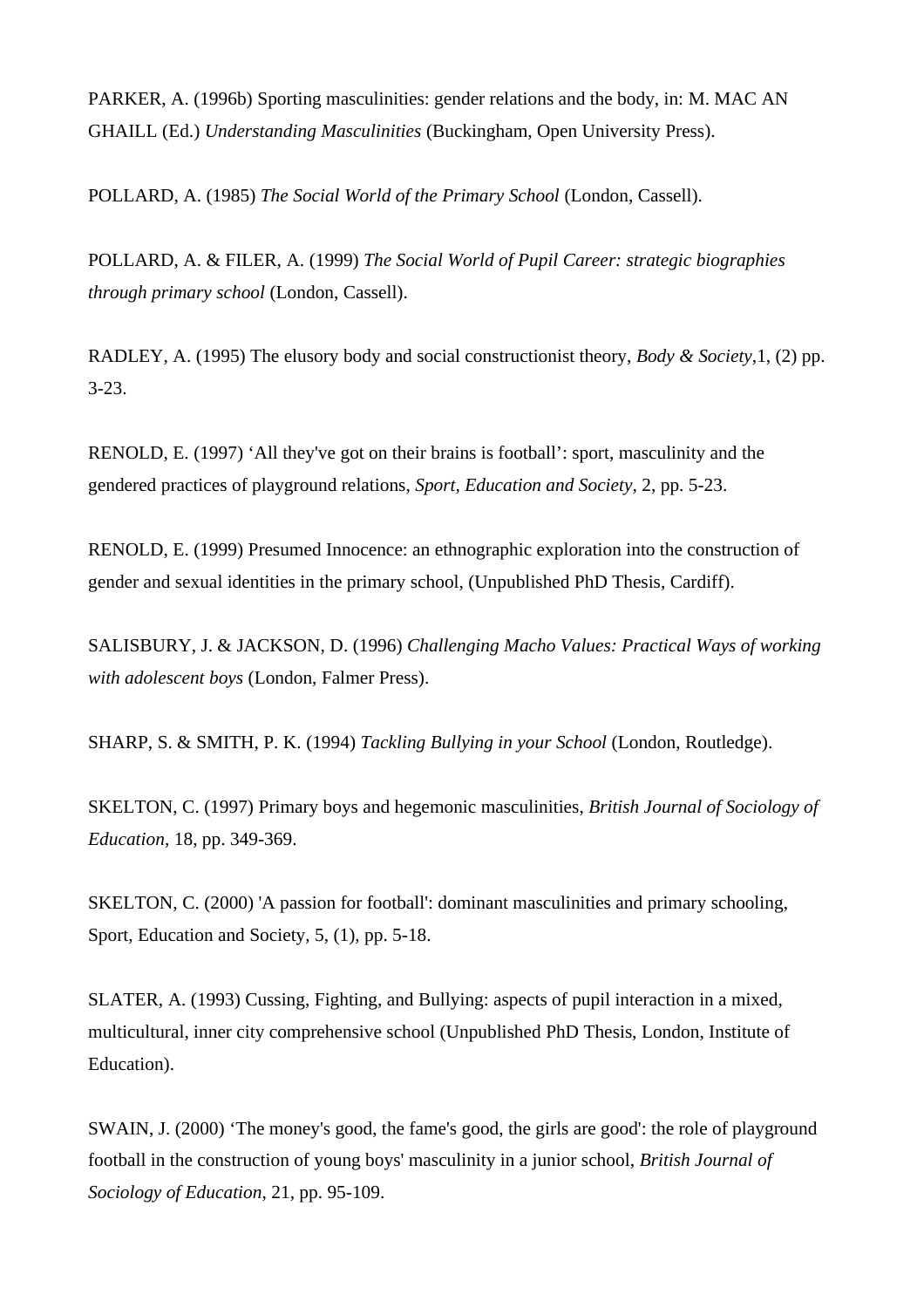THORNE, B. (1993) *Gender Play: girls and boys in school* (New Brunswick, Rutgers University Press).

WILLIS, P. (1977) *Learning to Labour: How Working Class Kids get Working Class Jobs* (Farnborough, Saxon House).

WOODS, P. (1990) *The Happiest Days?* (London, Falmer).

YOUNGER, M., WARRINGTON, M. & WILLIAMS, J. (1999) The gender gap and classrooms interactions: reality and rhetoric, *British Journal of Sociology of Education,* 20, pp. 325-342.